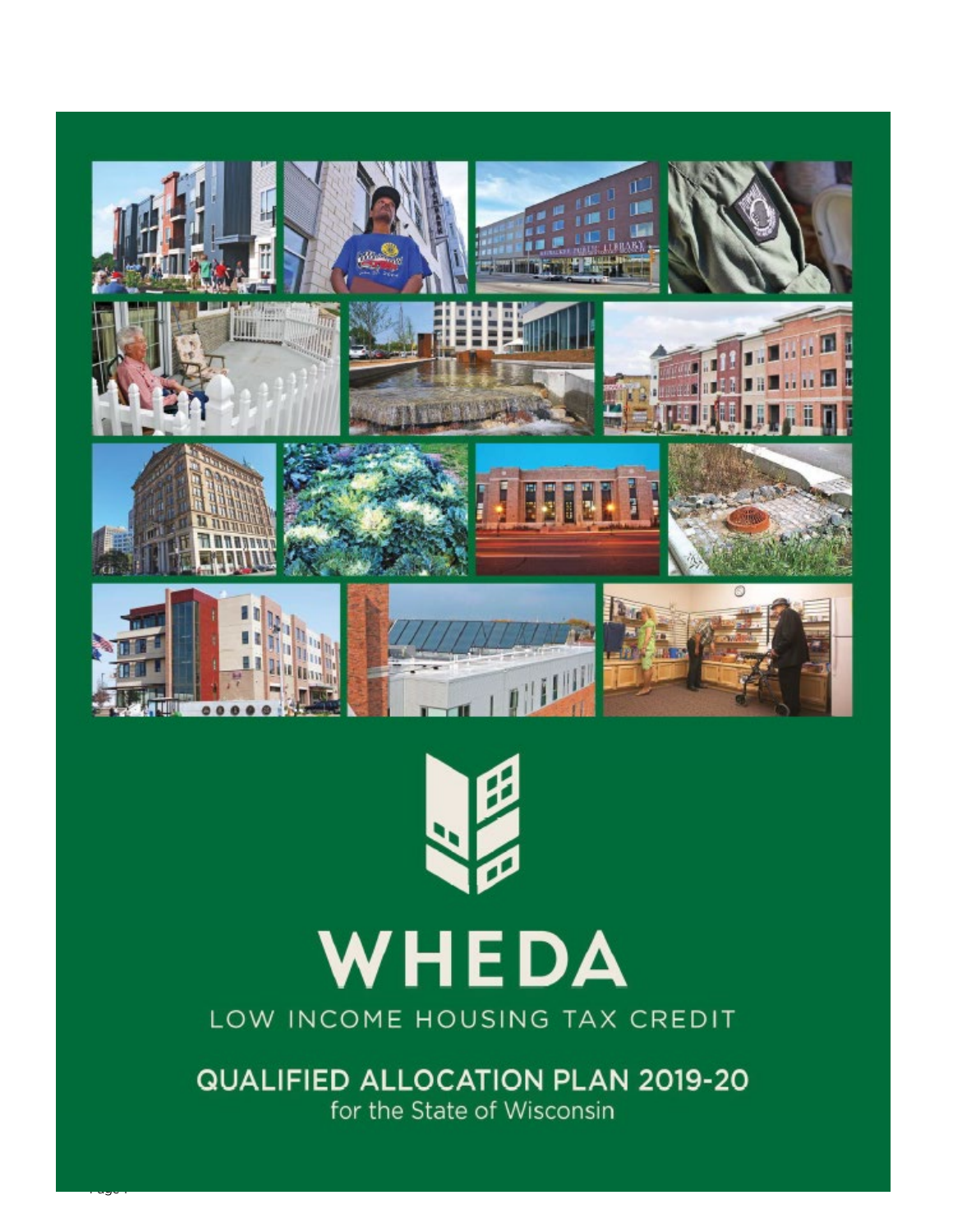

## **SCOTT WALKER OFFICE OF THE GOVERNOR STATE OF WISCONSIN**

P.O. Box 7863 MADISON, WI 53707

July 10, 2018

Dear Friend of Affordable Housing:

It is my pleasure to announce that Wisconsin's ongoing commitment to affordable housing will be continued into 2019 and 2020 through the federal and state Housing Tax Credit program. The Housing Tax Credit Program is a valuable resource that helps ensure the benefits of Wisconsin's robust housing market reach our low-to-moderate income residents.

Therefore, I am pleased to announce Wisconsin's 2019/2020 Qualified Allocation Plan in accordance with Section 42(m)(I)(A)(i) of the Internal Revenue Code of 1986. The Plan is based upon Congressional mandates and Wisconsin's housing needs. It is my intent that this Plan will provide as many quality affordable housing opportunities as possible.

WHEDA has been the sole administrator for Housing Tax Credits in Wisconsin since the federal program began in 1986, and began implementation of the Wisconsin Housing Tax Credit program in 2018. Since 1986, WHEDA has awarded more than \$375 million in Low Income Housing Tax Credits (LIHTC) resulting in the development and rehabilitation of more than 48,000 units of rental housing for low- to moderate-income families, seniors and persons with special needs.

I am confident that the credits available under the Plan will produce and preserve high quality affordable rental units. Working together, we can ensure all citizens of Wisconsin safe, decent and affordable housing.

Sincerely.

Scott Walker Governor, State of Wisconsin

WISCONSIN IS OPEN FOR BUSINESS WWW.WISGOV.STATE.WLUS = (608) 266-1212 = FAX: (608) 267-8983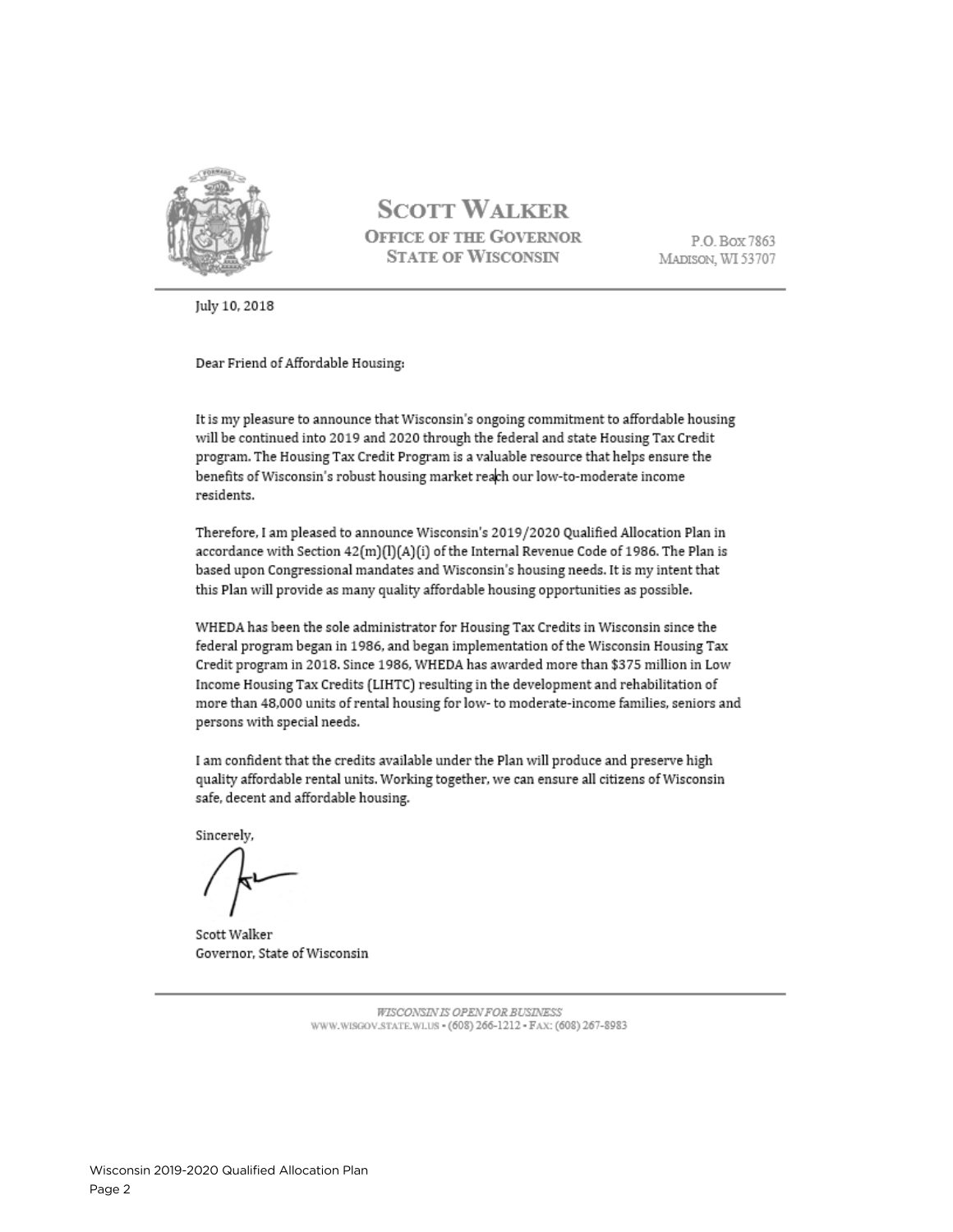#### HOUSING TAX CREDIT

#### 2019-2020 QUALIFIED ALLOCATION PLAN FOR THE STATE OF WISCONSIN

#### TABLE OF CONTENTS

| $\mathbf{I}$ . | <b>INTRODUCTION</b>                                                                                                    | 4  |
|----------------|------------------------------------------------------------------------------------------------------------------------|----|
| II.            | THE 9% CREDIT RESERVATION & ALLOCATION PROCESS                                                                         | 4  |
| III.           | RULES FOR DEVELOPMENTS RECEIVING FEDERAL AND STATE<br>4% HOUSING TAX CREDIT - FINANCED WITH TAX-EXEMPT<br><b>BONDS</b> | 18 |
| IV.            | RULES FOR DEVELOPMENTS RECEIVING ONLY FEDERAL NON<br>COMPETITIVE (4%) CREDIT FINANCED WITH<br><b>TAX-EXEMPT BONDS</b>  | 24 |
| $V_{\cdot}$    | <b>COMPLIANCE MONITORING PROCEDURES</b>                                                                                | 25 |
| VI.            | PUBLIC REVIEW PROCESS FOR THE QUALIFIED<br><b>ALLOCATION PLAN</b>                                                      | 29 |
| VII.           | ADMINISTRATION OF, AND MODIFICATIONS TO, THE PLAN                                                                      | 29 |
| VIII.          | <b>STATEMENT OF POLICY</b>                                                                                             | 30 |
| IX.            | NONCOMPLIANCE & PREVIOUS PERFORMANCE                                                                                   | 31 |
| $\mathsf{X}.$  | <b>WHEDA EMERGING BUSINESS PROGRAM</b>                                                                                 | 31 |
| XI.            | <b>WHEDA INTERNET SITE</b>                                                                                             | 32 |
| XII.           | <b>TAX CREDIT ALLOCATION FEES</b>                                                                                      | 32 |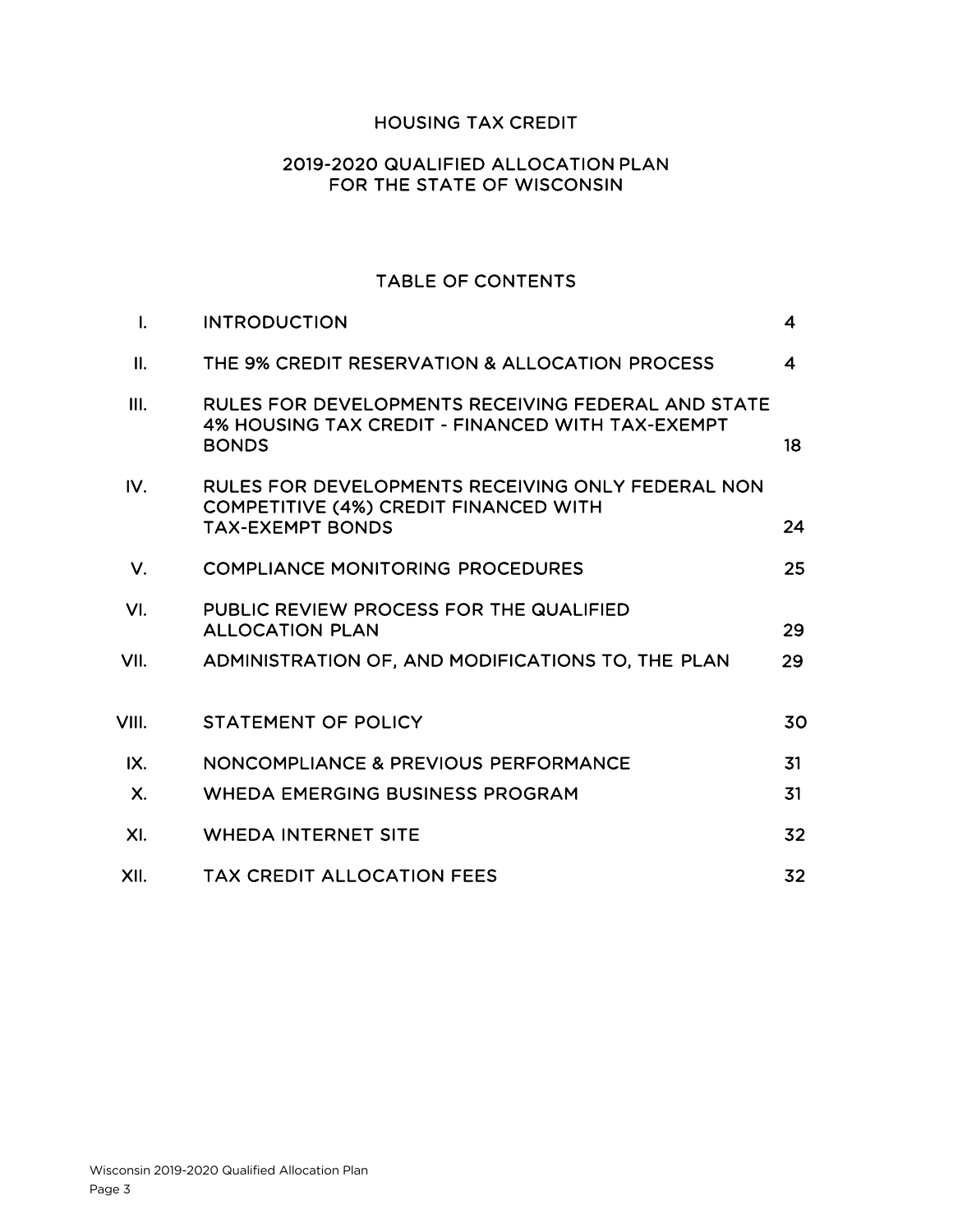## **I.** INTRODUCTION

Thank you for your interest in the Wisconsin Housing Tax Credit (HTC) Program. The Governor has appointed Wisconsin Housing and Economic Development Authority (WHEDA) to administer this program in Wisconsin. In accordance with Section 42 of the Internal Revenue Code (the "Code"), WHEDA has developed this Qualified Allocation Plan (the "Plan") to establish the criteria and process for the allocation of the Housing Tax Credit (the "Credit") to qualified rental housing developments in Wisconsin. WHEDA will implement this Plan following a public hearing, approval of the Plan by the WHEDA Board of Directors, and final approval of the Plan by the Governor. This Plan shall govern calendar years 2019 and 2020.

## OBJECTIVES OF THE QUALIFIED ALLOCATION PLAN

- 1. Increase the supply of housing for very-low income families and seniors
- 2. Increase the supply of affordable housing with services, including veterans
- 3. Increase the supply of affordable housing for seniors
- 4. Encourage housing development in areas of economic opportunity
- 5. Coordinate housing development with housing & community development plans
- 6. Ensure the efficient use of HTCs
- 7. Support the housing goals and objectives stated in the State of Wisconsin Consolidated Plan and the housing goals and objectives stated in the [Plan to End Homelessness](http://cdm16119.contentdm.oclc.org/cdm/singleitem/collection/p267601coll4/id/1476/rec/3) in Wisconsin

## **II.** THE 9% CREDIT RESERVATION & ALLOCATION PROCESS

#### **A.** Amount of Credit to be Allocated

The amount of annual 9% Credit authority is based on an estimated \$2.70 percapita derived from population estimates released by the Internal Revenue Service (the "IRS"). For calendar years 2019 and 2020, WHEDA's per-capita 9% Credit authority is estimated to be approximately \$15.65 million. In addition to per-capita Credit, WHEDA may have returned Credit from previous Credit years to allocate. WHEDA staff may also elect not to allocate remaining Credit.

There will be one pool of 9% Credit divided into five Set-Asides. Applicants are required to choose the Set-Aside in which they will compete. These Set-Asides are General, Nonprofit, Preservation, Rural, and Supportive Housing. All Set-Asides are available at the opening of the application period. To leverage this limited public resource to the furthest extent possible, the maximum Credit that will be awarded to any one development in the General, Preservation and Supportive set-asides will be limited to \$1,550,000. In the Rural and Nonprofit set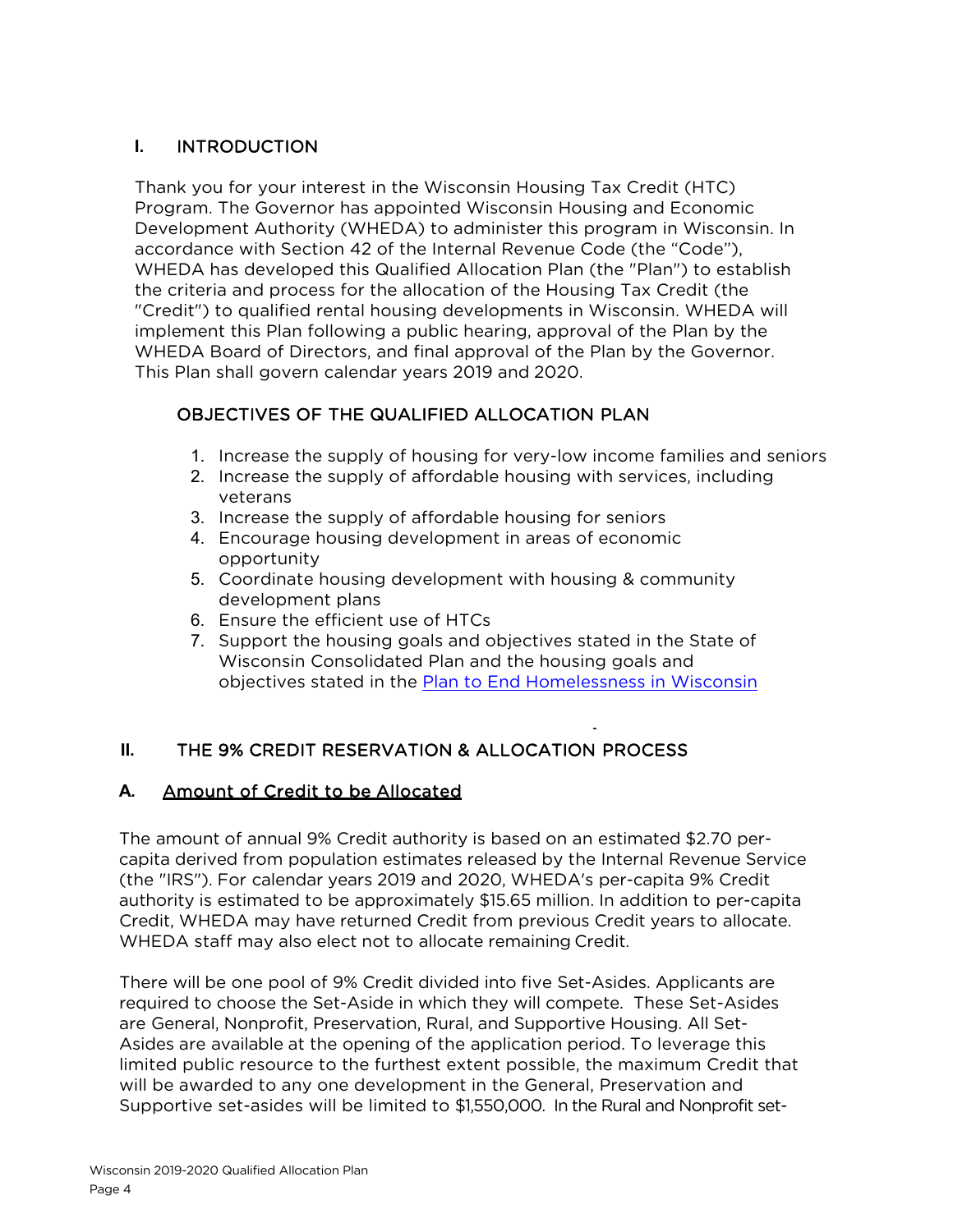asides, the maximum award will be limited to one-half of each set-aside..

WHEDA staff will rank all applications by score within the appropriate Set-Aside, and allocate Credit to the highest scoring applications to the extent that Credit is available to fully fund the next highest-scoring application within the Set-Aside. WHEDA staff may then allocate any remaining Credit at their discretion.

All developments applying for additional 9% Credits (in excess of the development's original Credit request) in a subsequent year must compete with all other 9% applications submitted in the selected Set-Aside. Such additional Credit applications shall not include a Developer's Fee higher than the development's original request the maximum developer fee for a property will be established at the approval of the Carryover application.

A partial credit award will only be made if needed to reach the 10% non-profit requirement mandated by the IRS, or the scenario in which credits have been returned, or received by WHEDA that would otherwise expire if not allocated before the end of the year

All developments applying for the remainder of a partial award in a subsequent year, so long as the request for credit does not exceed the original request, will not be required to compete with other applications submitted in the selected Set-Aside. Applications are required to meet threshold requirements including the minimum score threshold. Applications that request a credit amount exceeding their original application will be treated entirely as an additional credit application, and will compete with other applications in that Set-Aside.

The Set-Asides are:

**1.** General Set-Aside. Forty-five percent (45%) of the State housing per-capita Credit will be made available in the General Set-Aside.

Applications submitted in the General Set-Aside shall not be moved to a different Set-Aside for any reason.

**2.** Nonprofit Set-Aside. Ten percent (10%) of the State housing per-capita Credit must be set aside for qualified nonprofit organizations that have a majority ownership interest in a Credit development.

If nonprofit applications score insufficient points to qualify for Credit in the Nonprofit Set-Aside, they will be transferred to the General Set-Aside to be ranked by score.

The nonprofit must be named as the "Primary Applicant/Developer", must sign the HTC application, and must be a "qualified nonprofit organization" as defined in Section 42 of the Code and submit a fully completed Appendix B with the initial HTC application. Applicants in the Nonprofit Set-Aside will be required to provide evidence that they have staff with residential development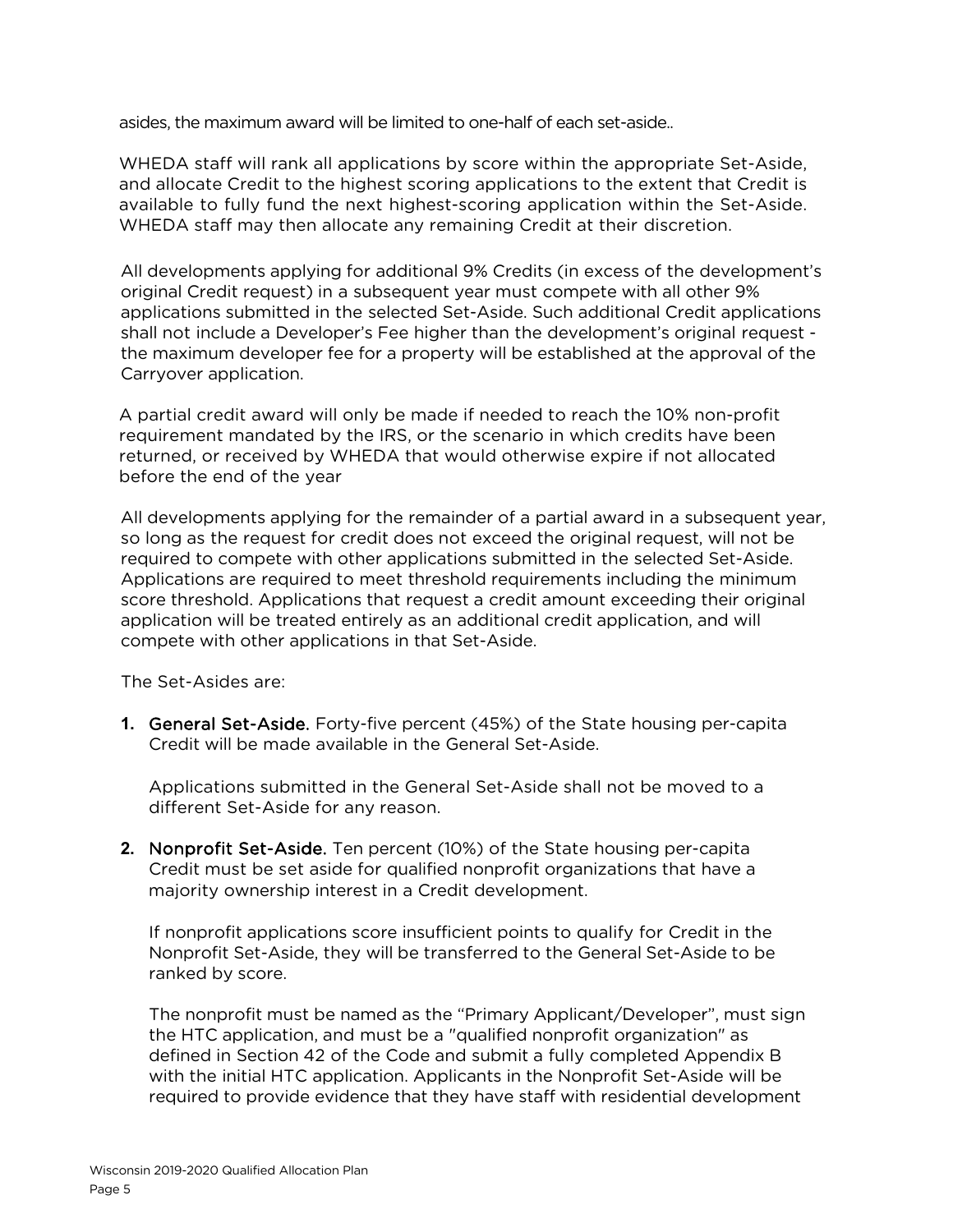experience, and a controlling interest in the property. Applications determined by WHEDA to be ineligible for this Set-Aside will be moved to the General Set-Aside.

**3.** Preservation Set-Aside. Twenty percent (20%) of the State housing percapita Credit will be set aside for the preservation of qualifying federally assisted housing units. Applications must propose a minimum of 20% of eligible basis or \$20,000/unit in hard cost rehabilitation, whichever is greater, to qualify for this Set-Aside.

Federally Assisted Housing Preservation includes low-income housing developments subsidized under the following or similar programs: Section 236, Section 221(d)(3) Below Market Rate (BMIR), Section 221(d)(3) Market Rate with Section 8 rental assistance, Section 8 project-based new construction, Section 202, Section 811, Section 221(d)(4), public housing, Section 515- Rural Rental Housing Program, Rural Development, USDA, and NAHASDA or other tribal subsidies. Existing properties with project-based vouchers for a minimum of 75% of the units are eligible to apply in the Preservation Set-Aside.

HTC properties that have completed the 15-year compliance period, but do not have a form of housing assistance described above, are not eligible to apply in the Preservation Set-Aside

Applications submitted in the Preservation Set-Aside shall not be moved to a different Set-Aside for any reason.

**4.** Rural Set-Aside. Fifteen percent (15%) of the State housing per-capita Credit will be set aside for developments in qualified rural locations.

To qualify for the Rural Set-Aside, a development must be located in an area that meets USDA Rural Development's Property Eligibility criteria (for Multifamily Housing).

Applications in the Rural Set-Aside will not be eligible for points in the Mixed-Income Incentive scoring category.

Applications submitted in the Rural Set-Aside shall not be moved to a different Set-Aside for any reason.

**5.** Supportive Housing Set-Aside. Ten percent (10%) of the State housing percapita Credit will be set aside for developments intending to provide supportive services in at least 50% of the units for individuals and/or families who are chronically homeless or prone to homelessness and who require access to supportive services to maintain housing.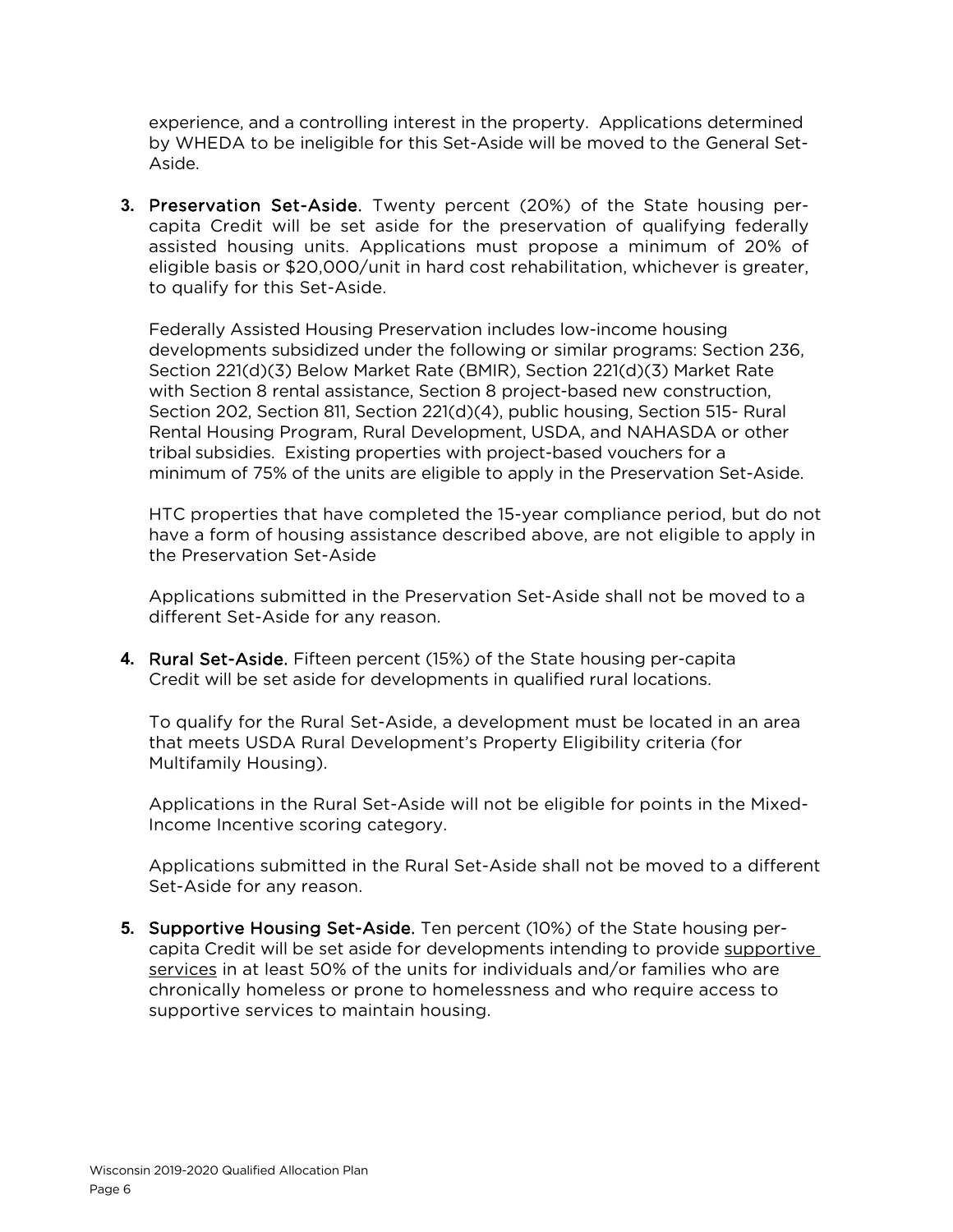To qualify for the Supportive Housing Set-Aside the applicant must:

- Submit an executed Certification (see Appendix T to the Application) committing to certain conditions
- Submit firm commitments for rental subsidy for a minimum 50% of the total development units from a public housing authority or government entity having such authority, and must clearly state support of the project.

Examples of allowable rental assistance include: Project-based Section 8 HAP or vouchers, operating subsidy or capitalized operating fund, or other rental subsidy assistance provided by a public housing authority or other government entity.

Applications submitted in the Supportive Housing Set-Aside shall not be moved to a different Set-Aside for any reason.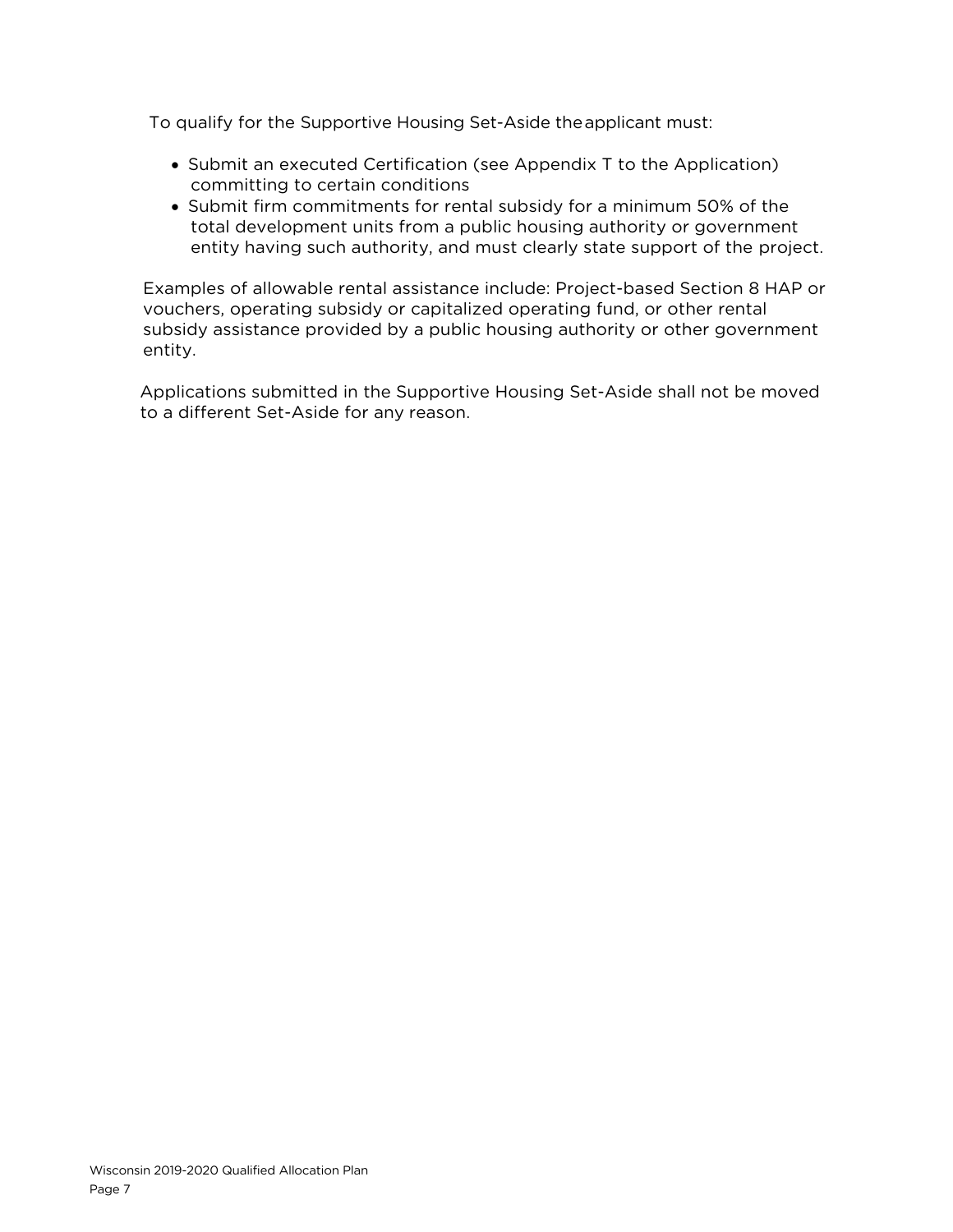## 1. 9% Credit and 4% Federal & State Credit Timeline

|                                                                                                                                                    | 2019                                                                                                          | 2020                                                                                                          |
|----------------------------------------------------------------------------------------------------------------------------------------------------|---------------------------------------------------------------------------------------------------------------|---------------------------------------------------------------------------------------------------------------|
| Management Agent Certification Application<br>Deadline                                                                                             | September 4, 2018                                                                                             | September 3, 2019                                                                                             |
| 9% Tax Credit Application Submissions<br>Due-HTC Online Application(LOLA) &<br>Paper Application Documentation*                                    | Nov 23, 2018-<br>Dec 14, 2018                                                                                 | Nov 22, 2019-<br>Dec 6, 2019                                                                                  |
| State HTC Application Submissions Due-<br>HTC Online Application (LOLA) & State<br>HTC LOLA Attachment & Paper<br><b>Application Documentation</b> | Jan 4, 2019-<br>Jan 18, 2019                                                                                  | Jan 3, 2020-<br>Jan 17, 2020                                                                                  |
| <b>WHEDA Initial Application Review, Site</b><br>Visit, Financial Feasibility, Market<br>Review, Scoring                                           | Dec 10, 2018 -<br>Mar 15, 2019                                                                                | Dec 9, 2019 -<br>Mar 15, 2020                                                                                 |
| <b>WHEDA Publication of Preliminary Awards</b><br>(see www.wheda.com)                                                                              | Approx.<br>Mar 15, 2019                                                                                       | Approx.<br>Mar 15, 2020                                                                                       |
| <b>WHEDA Credit Calculation &amp;</b><br><b>Reservation Issuance</b>                                                                               | Approx.<br>April 1, 2019                                                                                      | Approx.<br>April 1, 2020                                                                                      |
| Due Date for Second HTC Application and<br>Paper Documentation. WHEDA Issuance of<br>Carryover Agreement*                                          | Due Approx.<br>August 1, 2019<br>(120 days after<br>Reservation<br>issuance)                                  | Due Approx.<br>August 1, 2020<br>(120 days after<br>Reservation<br>issuance)                                  |
| 10% Test Deadline<br>(see www.wheda.com for<br>documentation requirements) *                                                                       | Due 30 days prior<br>to twelve months<br>after Carryover<br>issuance                                          | Due 30 days prior<br>to twelve months<br>after Carryover<br>issuance                                          |
| Mandatory Construction/Rehabilitation Start<br>Date*                                                                                               | July 31, 2020                                                                                                 | July 31, 2021                                                                                                 |
| Mandatory Construction/Rehabilitation Start<br>Date for properties with 4% Federal and<br><b>State HTCs</b>                                        | March 31, 2020                                                                                                | March 31, 2021                                                                                                |
| Building(s) placed in service *                                                                                                                    | No later than<br>December 31, 2021                                                                            | No later than<br>December 31, 2022                                                                            |
| Submission of Final (Third) Application via<br>LOLA and Paper Documentation. See<br><u>www.wheda.com</u>                                           | Due within 180 days<br>of PIS date of latest<br>PIS date for<br>projects with 2 or<br>more BINs               | Due within 180 days<br>of PIS date of latest<br>PIS date for<br>projects with 2 or<br>more BINs               |
| WHEDA Issuance of 8609 Form(s) &<br>mandatory Land Use Restriction Agreement<br>(LURA)                                                             | After receipt and<br>approval of<br>satisfactory third<br>review (or tier two<br>for $4\%$ )<br>documentation | After receipt and<br>approval of<br>satisfactory third<br>review (or tier two<br>for $4\%$ )<br>documentation |
| <b>WHEDA Ongoing Compliance</b><br><b>Monitoring Procedures</b>                                                                                    | Post 8609 issuance                                                                                            | Post 8609 issuance                                                                                            |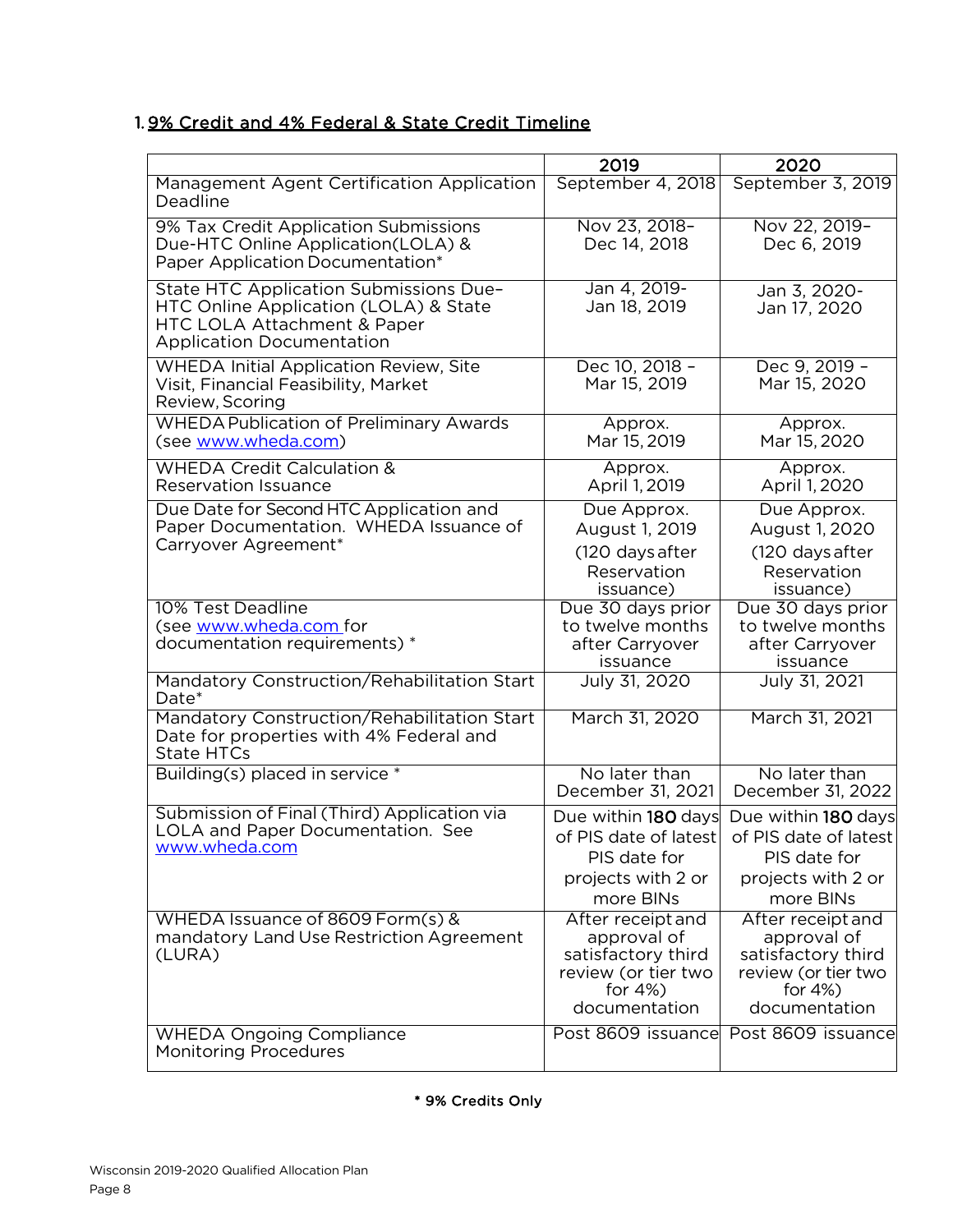#### a. Application Deadline

WHEDA will prepare and make an application available to all interested applicants. The application will include a prescribed form and a list of required additional documentation. All initial and subsequent HTC applications must be submitted via WHEDA's HTC On-Line Application system (LOLA). A Delegated Administrator Agreement must be submitted to and processed by WHEDA to obtain access to LOLA. One paper copy of the application and required additional documentation must also be submitted to WHEDA. Completed paper applications must contain original signature(s) of both the Primary Applicant and Co-Applicant/Co-Developer, if applicable and the initial application must be accompanied by a check for the appropriate nonrefundable application fee(s) (See Section XII, Tax Credit Allocation Fees). If the HTC application is not fully executed by all applicants, (Primary Applicant and Co-Applicant), the HTC application will be disqualified.

WHEDA will accept 9% HTC applications for a two-week period according to the calendar noted on the previous page. All 9% applications must be submitted via LOLA by 5:00 p.m. CST. The paper copy of the application, nonrefundable fee(s), and required additional documentation will be accepted by mail, postmarked no later than the submittal due date, or handdelivery, received in WHEDA's Madison office by 5:00 p.m. CST no later than the due date. WHEDA may accept applications after this period should WHEDA determine it has not received an adequate quantity of quality applications.

WHEDA's HTC Application contains all scoring criteria details and all submittal checklists. Applicants are also encouraged to review all application Appendices. All of these materials are located by application year on [www.wheda.com.](http://www.wheda.com/)

WHEDA will charge fees at the time of issuance of the Reservation Agreement, Carryover Allocation Agreement (Tier One for 4% applications), 8609(s), and for ongoing HTC monitoring. Fees are detailed in Section XII, Tax Credit Allocation Fees.

No application may request more than 50% of the amount available in the Rural and Non-Profit Set-Asides. Applications in the General, Preservation, and Supportive Set-Asides will be limited to an annual credit amount of \$1,550,000. A developer may receive up to \$1,550,000 of HTCs in any year, in no more than three awards.

If there is a developer and a co-developer for an HTC application, the credits will be allocated to the developer and co-developer based on the percentage of the developer fee paid to each entity. WHEDA will require a development agreement or Memorandum of Understanding (MOU) which describes the payment of developer fees and the development duties to be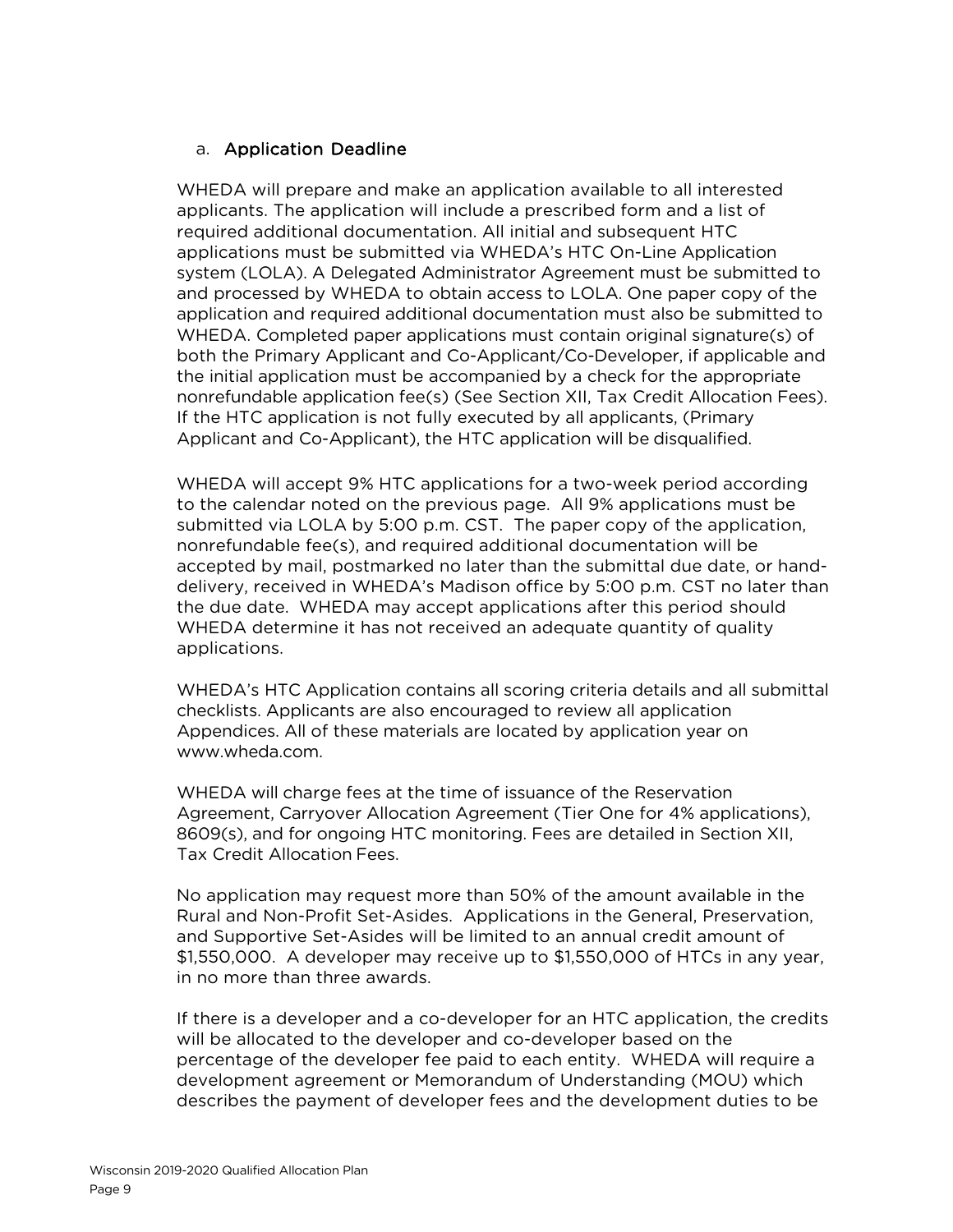performed by each party. If an application does not include an MOU, all of the credits will be allocated to both the primary developer and the codeveloper. Developers, co-developers, and consultants having an Identity of Interest or otherwise may be treated as a single developer if WHEDA concludes at its discretion that the structure is intended to circumvent the annual \$1,550,000 limit on HTCs to a developer.

## b. Initial Application Review & Site Visit

WHEDA will review all applications for completeness, including, but not limited to, the following:

- The application is complete with all required additional documentation, and threshold items. See the Application Submission Checklist accompanying the Application
- The development meets the basic occupancy and rent restrictions of Section 42 of the Code
- The organization applying for the Credit will have an ownership interest in the development unless the development is Public or Tribal Housing Authority
- Nonprofit applicants applying in the Nonprofit Set-Aside must meet the "qualified nonprofit organization" requirements of the Code, and have submitted a completed Appendix B
- The developments owned or operated by any member of the development team in the State of Wisconsin, or any other state, are in compliance with the Code and are operating in a manner acceptable to WHEDA, with no occurrences of HTC properties in foreclosure, default or placement in receivership within five years prior to the submission of the application
- Environmental issues or administrative proceedings do not exist that would adversely affect the ability to timely proceed
- The applicant is sufficiently ready to proceed based on site control

As required by the Code, WHEDA will also notify the appropriate official's office in the local jurisdiction of the proposed Credit development location and solicit comments.

A WHEDA representative will contact a member of the development team to discuss the proposed development, arrange a site/market visit, and meet with representatives of the development team.

## c. Market Approval Threshold

WHEDA requires all applications include a recent market study, prepared by a WHEDA approved third-party market analyst. A list of WHEDA approved market study providers can be found on [www.wheda.com.](http://www.wheda.com/)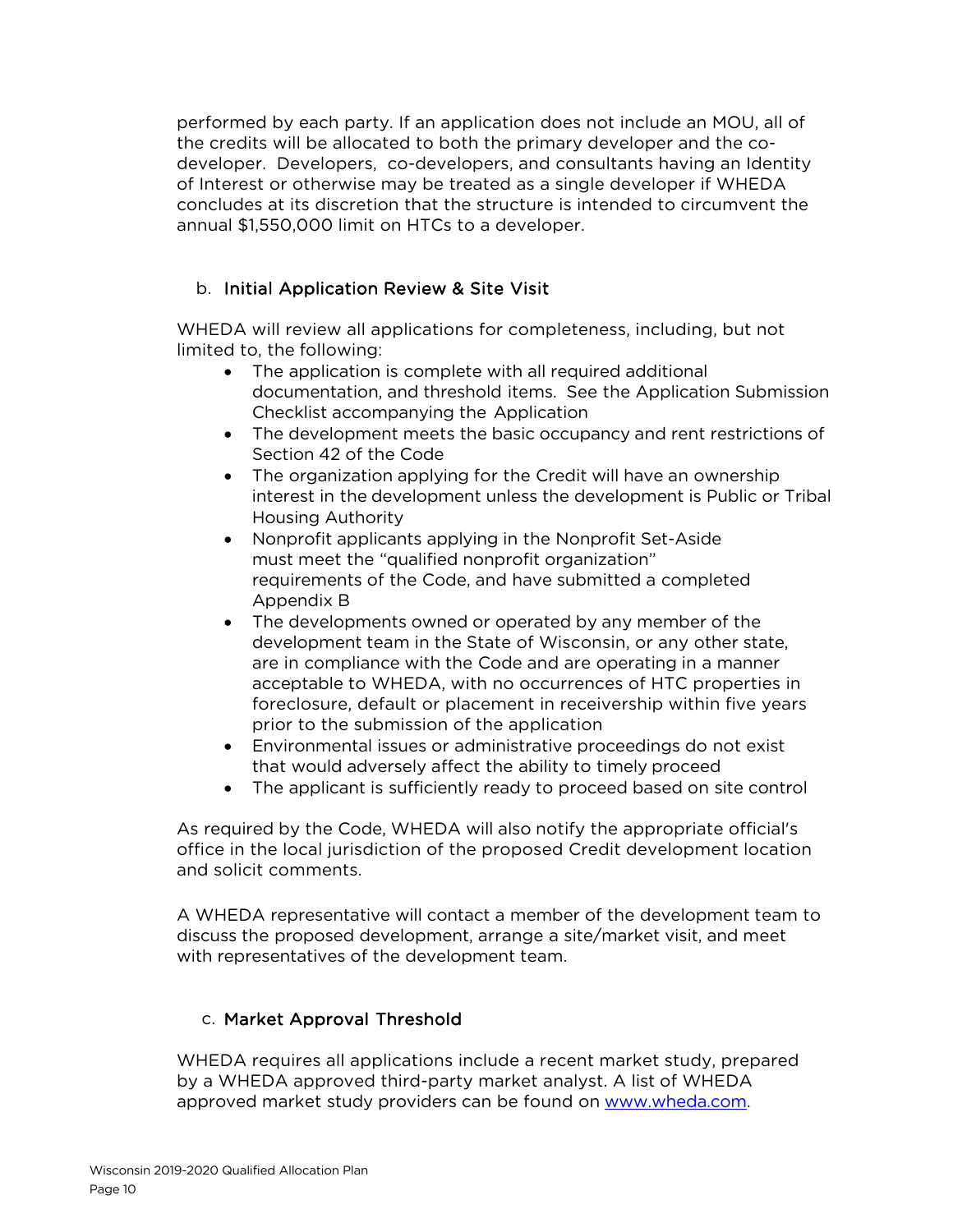Market strength is a threshold determination based on the market study provided in the application, analysis by WHEDA staff, and other sources including WHEDA internal occupancy data. The market study must adhere to the standards published on [www.wheda.com.](http://www.wheda.com/) WHEDA may request additional information from the applicant during the market review process. All applications, including those financed with tax-exempt bonds, must meet the market approval threshold as determined by WHEDA. WHEDA, at its option, may elect to contract its own third-party market study to evaluate information provided by the developer.

WHEDA reserves the right to reject applications for market feasibility if, in its sole opinion, it believes that an insufficient market exists for the proposed development, the proposed site is not appropriate for rental housing, or that the proposed development will have a negative impact on existing multifamily housing or other developments in the market area currently under construction or lease-up.

#### d. Financial Feasibility Threshold

Section 42 of the Internal Revenue Code states, in part "the housing credit dollar amount allocated to a project shall not exceed the amount the housing credit agency determines is necessary for the financial feasibility of the project and its viability as a qualified low-income housing project throughout the credit period". Therefore, WHEDA will evaluate the financial feasibility as a threshold item. Feasibility is determined by a variety of factors including: projected operating expenses, replacement reserves, rents, other income, vacancy assumptions, debt service, and expected equity proceeds.

WHEDA reserves the right to reject applications or reduce Credit requests/allocations at any stage of the allocation process per Section 42 requirements, based on financial infeasibility, or excessive Credit request. WHEDA Furthers reserves the right to reject applications during Initial Application review which, in WHEDA's opinion, have inadequate or excessive development budgets.

WHEDA limits total development cost for any one development under a formula based on location, number of units, and other project specific components. Public housing authorities and tribal housing authorities are exempt from this if they are the primary applicant and HOPE VI or NAHASDA (or similar to NAHASDA) funding is a source of funds. This is a threshold item and applications exceeding this standard will be rejected. See current year application and its appendices for calculation and methodology.

Requirements contained in any MOU executed by and between WHEDA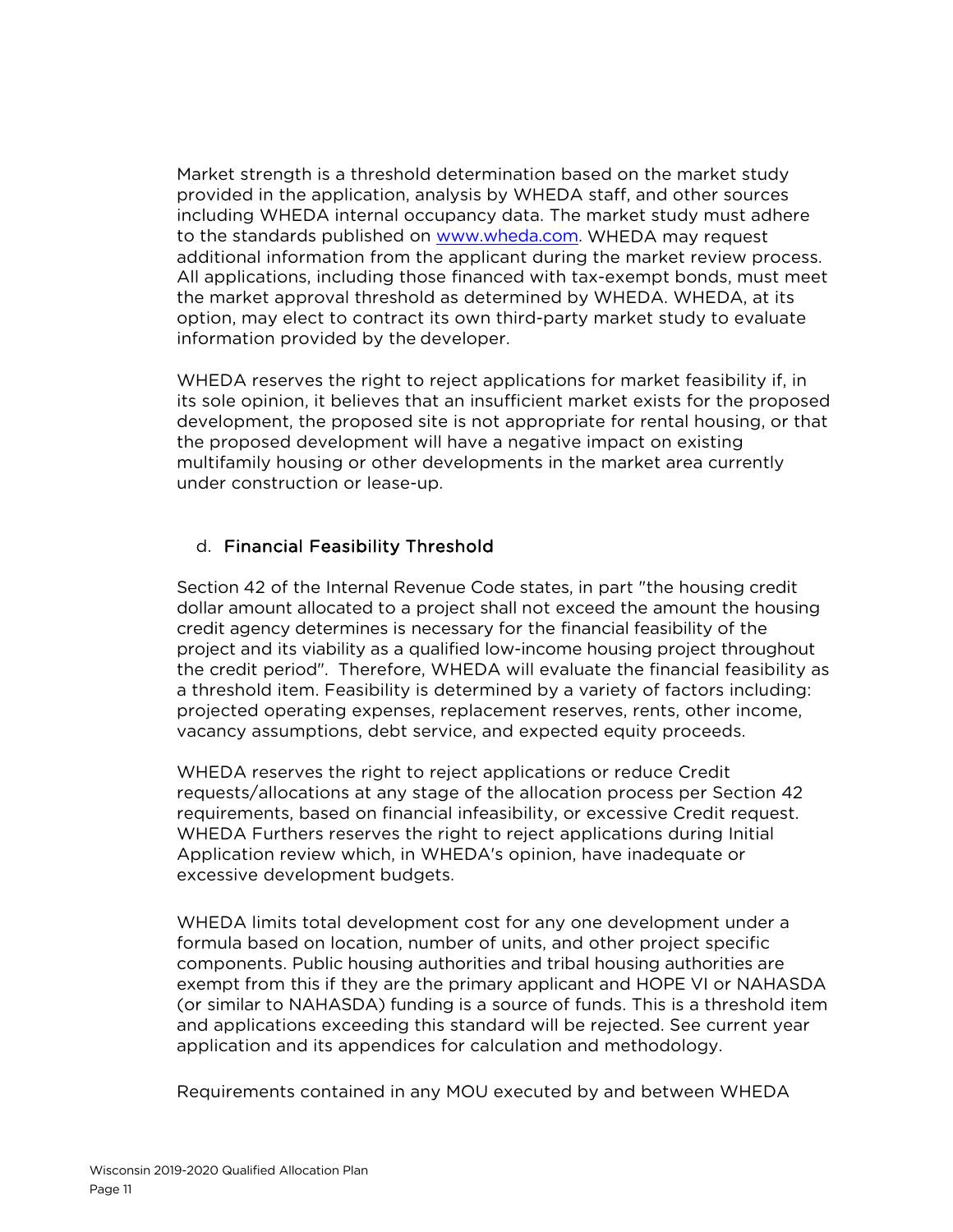and the US Department of Housing and Urban Development (HUD), Wisconsin Rural Housing Service (aka USDA RD), or others will be applied to the underwriting of applications combining both Credits and other federal funding. Subsidy layering reviews required under these MOUs will be conducted and may result in a reduction of Credit. By applying for Credit, applicants acknowledge that their Credit application materials may be shared with the aforementioned agencies in the underwriting of these Credit applications. A copy of the applicable MOU will be made available to applicants upon request.

Developments with HUD or Rural Development financing and/or projectbased subsidies have special application submittal requirements that may impact feasibility. See the Application Submittal Checklist and various appendices of the Credit application.

WHEDA reserves the right to reject 9% Credit applications if it believes the development could reasonably be accomplished utilizing 4% credits and tax-exempt financing. WHEDA may use the following assumptions for this determination: WHEDA's current tax-exempt loan rates, longer amortization, a subsidized second mortgage, utilization of the Wisconsin HTC, and modification of the unit mix, or reasonable deferment of developer fees.

Acquisition-rehab proposals (except for adaptive reuse developments) must provide:

> • A Capital Needs Assessment report (CNA) of the subject property completed within the past 18 months. The CNA must be completed by a WHEDA approved third-party CNA provider. A list of WHEDA approved CNA providers can be found on [www.wheda.com.](http://www.wheda.com/)

Applicants requesting Acquisition Credit must provide:

• An "as-is" market value appraisal no more than 12 months old conducted by a third-party appraiser certified under the requirements of the State of Wisconsin general certification of real estate appraisers. The values established shall be used for any acquisition portion of the Credit calculation, subject to WHEDA review and approval.

Land Use Restriction Agreement (LURA). Owners of developments funded from any HTC program will be required to enter into a Land Use Restriction Agreement (LURA) with WHEDA for a mandatory 30-year period. No "optout" provision will be included.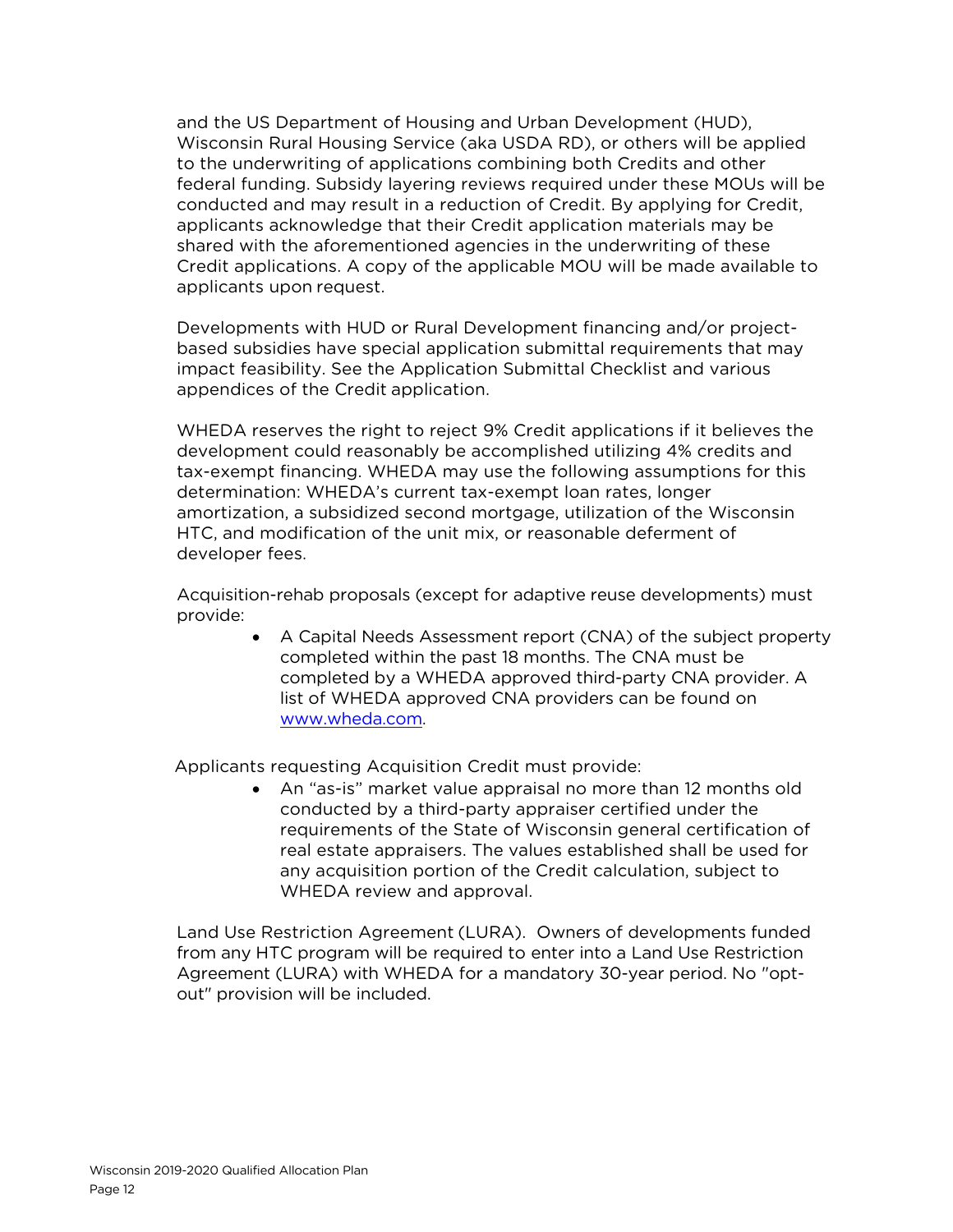## e. Application Scoring & Minimum Scoring Threshold

Applications are scored based on various scoring criteria. Applicants will selfscore a portion of these criteria in the Application. However, WHEDA will make the final determination of the applicant's score. WHEDA requires a minimum threshold point score for all applications which will be noted in the application.

## f. Scoring Categories

Detailed scoring criteria, instructions and tie-breakers are located within the Credit application itself on [www.wheda.com.](http://www.wheda.com/)

|                                                             | Max    |
|-------------------------------------------------------------|--------|
| <b>Scoring Category</b>                                     | Points |
| 1. Lower-Income Areas                                       | 5      |
| 2. Energy Efficiency and Sustainability                     | 32     |
| Mixed-Income Incentive<br>$\overline{5}$                    | 12     |
| Serves Large Families (Three-bedroom or larger units)<br>4. | 5      |
| 5. Serves Lowest-Income Residents                           | 60     |
| 6. Supportive Housing                                       | 20     |
| 7. Rehab/Neighborhood Stabilization                         | 25     |
| 8. Universal Design                                         | 18     |
| 9. Financial Leverage                                       | 40     |
| 10. Eventual Tenant Ownership                               | 3      |
| 11. Project Team                                            | 12     |
| 12. Readiness to Proceed                                    |        |
| 13. Areas of Economic Opportunity                           |        |
| 14. Rural Areas Without Recent HTC Awards                   |        |
| 15. Location Points (only for 4% applications)              | 35     |

WHEDA calculates and ranks the score for each application in each Set-Aside and determines which applications meet or exceed a minimum established scoring threshold. WHEDA will publish a list of awarded applications, as well as those that are on-hold or ineligible on [www.wheda.com](http://www.wheda.com/) at the conclusion of each HTC allocation round.

## g. Submission & Review of Additional Documents

The highest-ranking applicants within each Set-Aside and for which Credit is deemed likely to be available are able to continue in the process. WHEDA will subsequently issue to the highest- ranking applicants a Credit Reservation letter shortly after the credit award announcement.

Additional required application materials must be submitted to WHEDA within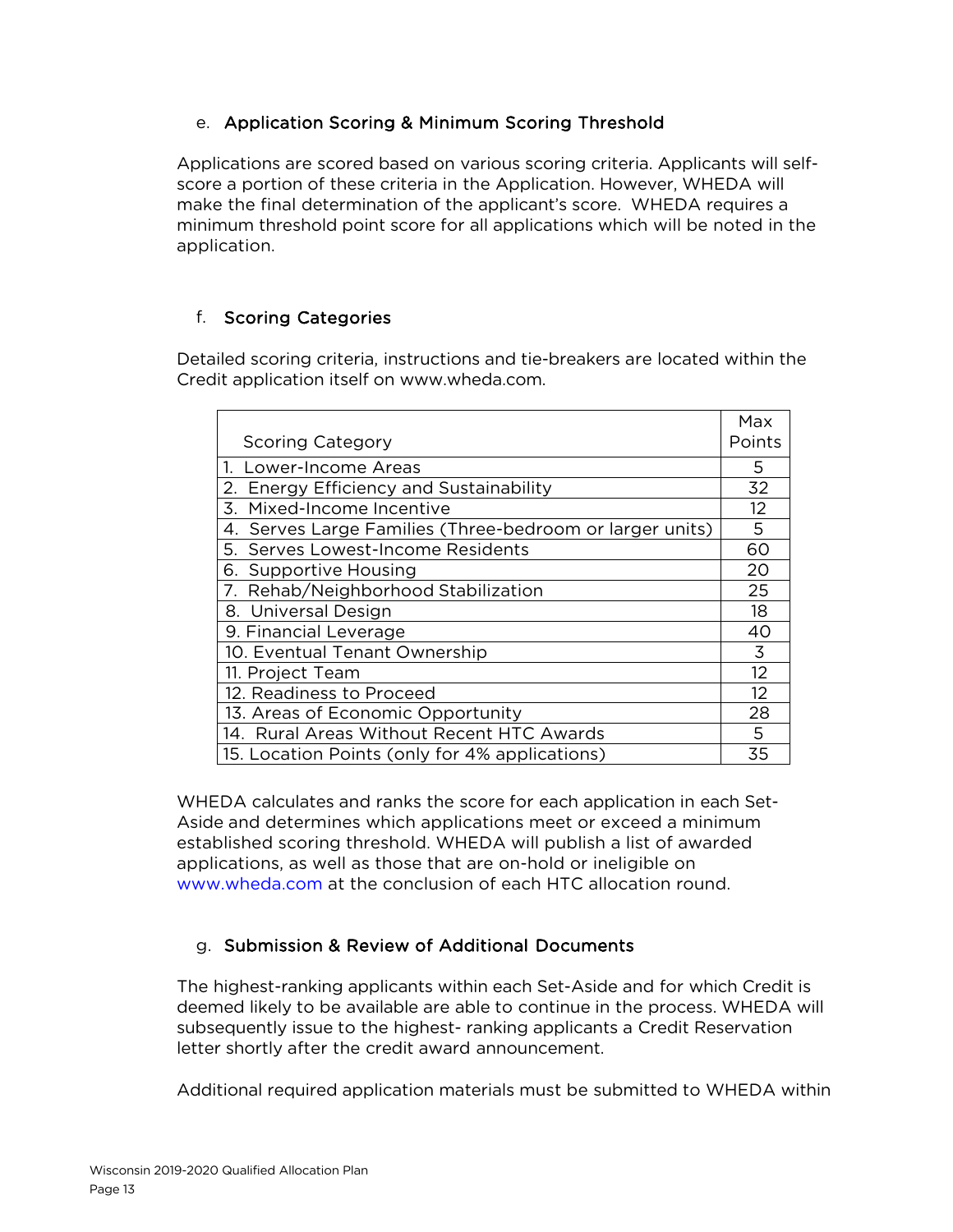120 days of the issuance of the Credit Reservation. Failure to meet all threshold requirements within the 120-day period will render applications ineligible for further consideration.

At its sole discretion, WHEDA may approve a written request for an extension. See Section IX, Tax Credit Allocation Fees. In the event an application is unable to proceed in the Credit process, WHEDA, at its discretion, may award credits to the next highest-ranked scored application that meets or exceeds the minimum scoring threshold.

## h. 9% Credit Calculation & Reservation

#### **a.** Credit Calculation:

WHEDA will reserve the calculated Credit amount after the development has received market approval, received financial feasibility approval, achieved sufficient scoring rank, and has satisfactorily submitted all requested additional documentation. WHEDA determines the amount of Credit reserved through information received and the amount requested in the application. The actual reservation amount may not equal the dollar amount requested in the application. The Code requires that WHEDA determine that "the housing Credit dollar amount allocated to the development does not exceed the amount the housing Credit agency determines is necessary for the financial feasibility of the development and its viability as a qualified low-income housing project throughout the Credit period." In making this determination, WHEDA will consider the following:

- The sources and uses of funds and the total financing planned for the development
- Any proceeds or receipts expected to be generated by tax benefits
- Percentage of the housing Credit dollar amount used for development costs
- The reasonableness of operating expenses, rent and vacancy assumptions, and proposed debt service coverage, the development and operational costs of the proposed development
- An analysis of the appropriate Credit amount based on an "equity gap" model

The Code allows the possibility of receiving a Credit reservation equal to as much as 130% of qualified expenditures. The increased basis is allowed in areas defined by HUD as "qualified census tracts" (QCTs) or "difficult development areas" (DDAs). See Appendix E of the HTC application for a list of QCTs and DDAs. WHEDA will provide periodic guidance to applicants regarding the maximum QCT basis boost that may be requested by applicants.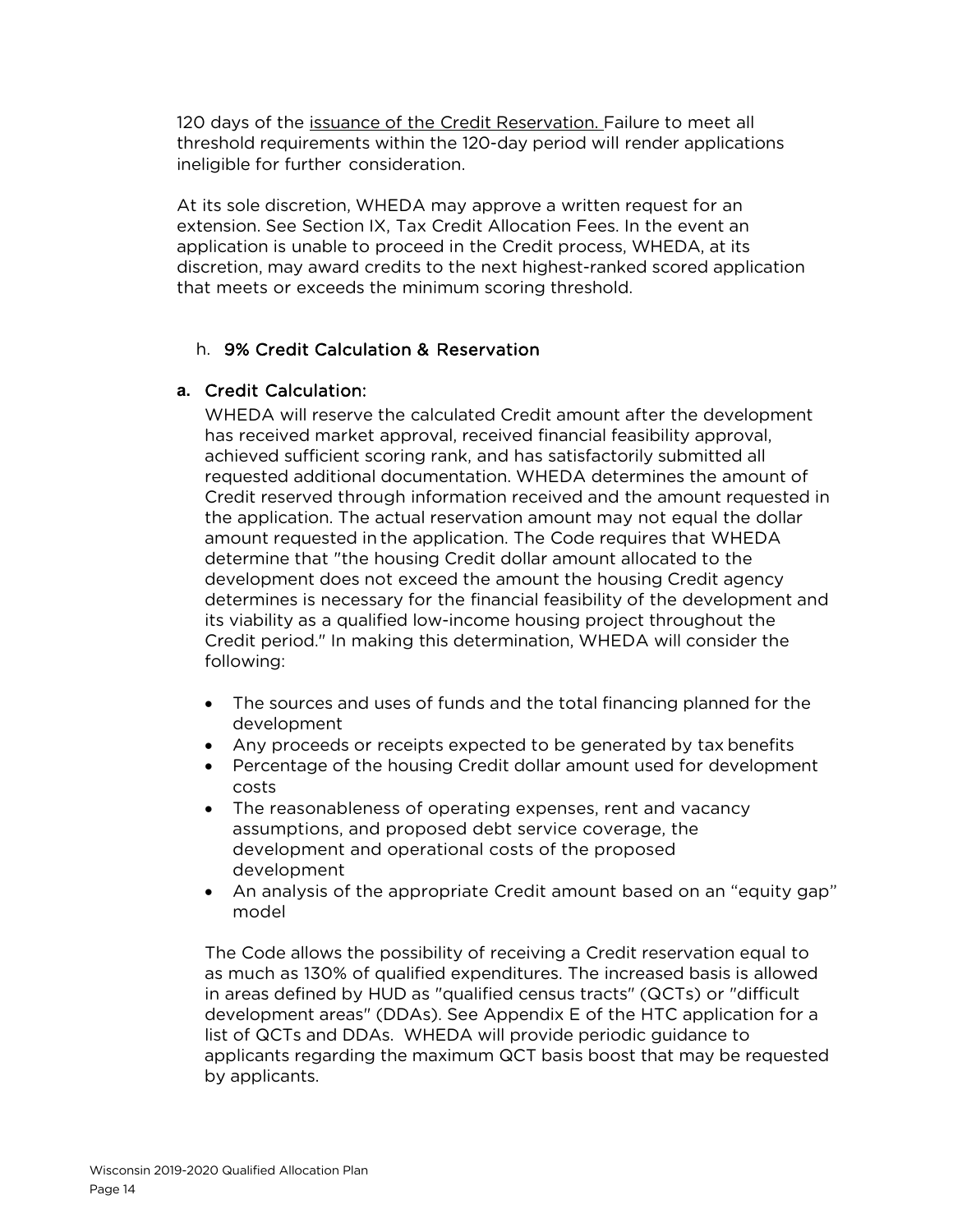The Housing and Economic Recovery Act of 2008 allows WHEDA to designate areas or projects to receive up to a 30% "HFA basis boost". WHEDA expects to publish its "HFA and QCT boost policy" annually subject to market conditions and project feasibility. Applicants should monitor [www.wheda.com](http://www.wheda.com/) for the latest information. WHEDA reserves the right to revise its policy at any time. WHEDA will provide periodic guidance to applicants regarding the maximum HFA basis boost that may be requested by applicants.

The Code allows Credit to be awarded to that portion of a building used as a community service facility not in excess of 25% of the total eligible basis, if the building is located within a qualified census tract. Such "community service facility" may include childcare, workforce development, healthcare, etc., and must be designed primarily to serve individuals whose income is 60% or less of county median income.

Under certain circumstances described in the Code, buildings financed under the Native American Housing Assistance and Self-determination Act of 1996 (NAHASDA) are eligible for the 9% Credits.

#### **b.** Reservation of Credit

WHEDA will issue a letter reserving the determined Credit amount to qualifying applicants shortly after the announcement of preliminary awards. An applicant may not transfer Credit to another development or another development site. WHEDA will not allow changes to the development that affect scoring after the reservation letter has been issued without its written approval. All developments receiving a reservation of Credit will be required to erect a WHEDA construction sign meeting specifications outlined in Appendix L of the HTC application.

In those cases in which a Reservation Agreement (and the Reservation Fee) are not returned to WHEDA by the deadline within the Reservation Agreement, WHEDA will consider this a request for an extension.

#### i. Second & Third Application Reviews & Credit Allocation

The Internal Revenue Code requires that WHEDA evaluate the HTC application three times: 1) at initial application; 2) at carryover allocation; and 3) at the time the building(s) is (are) placed in service. On each occasion, the applicant must submit a complete Credit application via LOLA and in paper form and certify to all Federal, State, and local subsidies expected to be available to thedevelopment.

The process requires that applicants provide detailed and accurate information concerning all development costs at each evaluation. Applicants with Reservations will be subject to cancellation of the Reservation if they are unable to provide WHEDA with satisfactory evidence of progress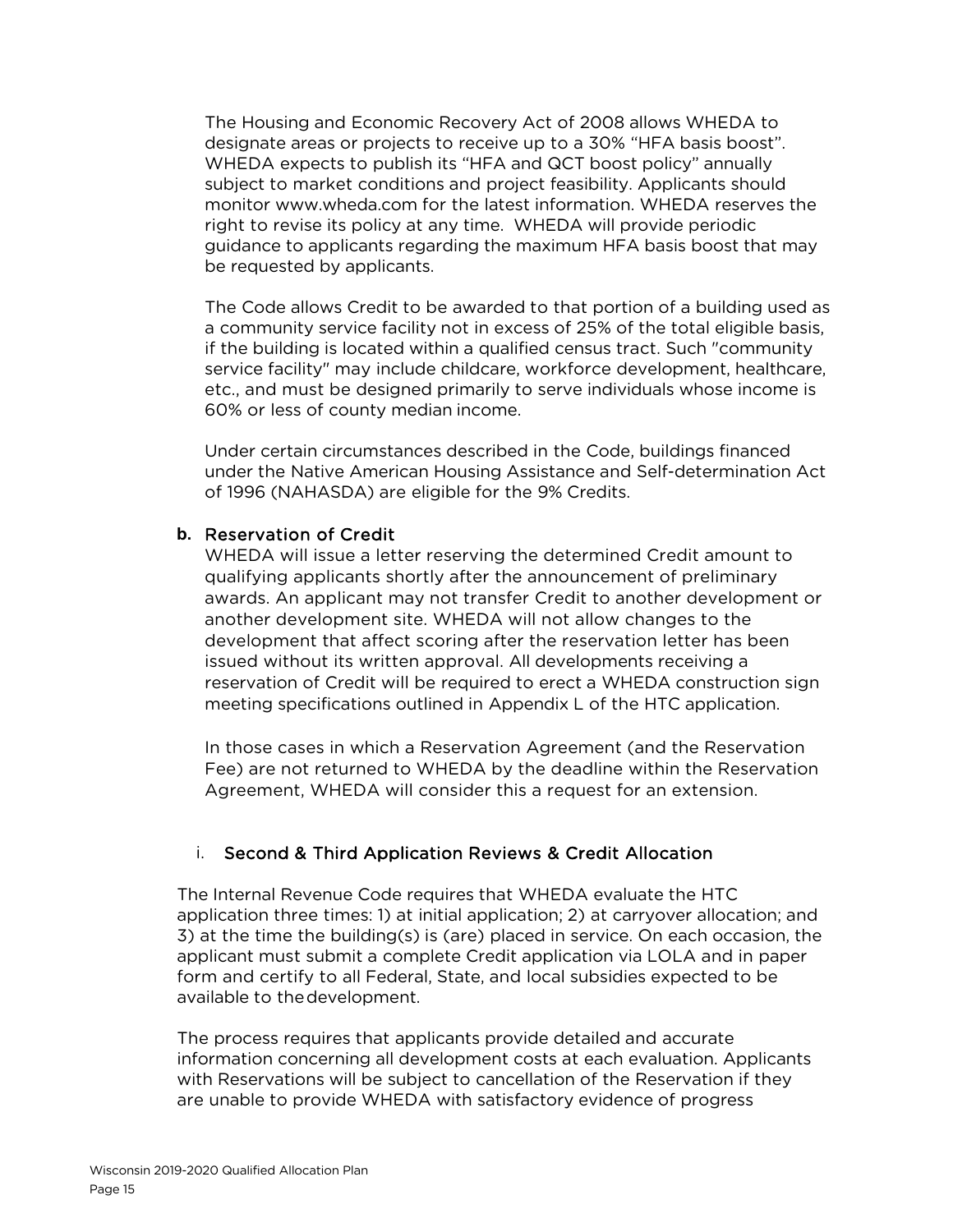toward timely completion of the proposed development, or if there are significant changes to the proposed development from the approved application.

The second review is due from the applicant no later than 120 days after the date of the Reservation issuance. WHEDA will review financial feasibility and revised costs based on information provided by the applicant in the second review application to determine the appropriate amount of Credit to be allocated. Provided the second evaluation is in order, WHEDA will issue a Carryover Agreement at the time of completion of the second evaluation. Developments allocated Credit must be placed in service a) during the calendar year in which the allocation took place -  $OR - b$ ) apply for a Carryover Agreement within 120 days of the issuance of the Credit Reservation. WHEDA must receive the fully executed Carryover Agreement on or before December 29 each calendar year.

A valid Carryover Agreement, per the Code, requires that the taxpayer incur costs that exceed 10% of the taxpayer's "reasonably expected basis" or total development cost no later than 12 months after the date the Carryover Agreement is issued. The owner must submit a third-party accountant's review certifying that the required 10% expenditure has occurred, or is likely to. WHEDA requires a breakdown of expenditures as well as proof of expenditure by the specified deadline.

In those cases in which the Carryover Agreement (and the Carryover Fee) are not returned to WHEDA by the deadline within the Carryover Agreement, WHEDA will consider this a request for an extension.

WHEDA will require evidence that construction/rehabilitation of the property is underway by July  $31^{st}$ , 2020 for all 9% HTC awards made in 2019. For 9% HTC awards made in 2020, WHEDA will require evidence that construction/rehab of the property is underway by July 31, 2021. Applicants who do not meet the mandatory construction start date will not be allowed to apply for HTCs in the next cycle, unless construction has started a minimum of 30 days before the next HTC application deadline. WHEDA will require evidence that a Cost-Plus Guaranteed Maximum Price construction contract has been executed – a copy of the contract will be submitted with other evidence that construction/rehab is underway.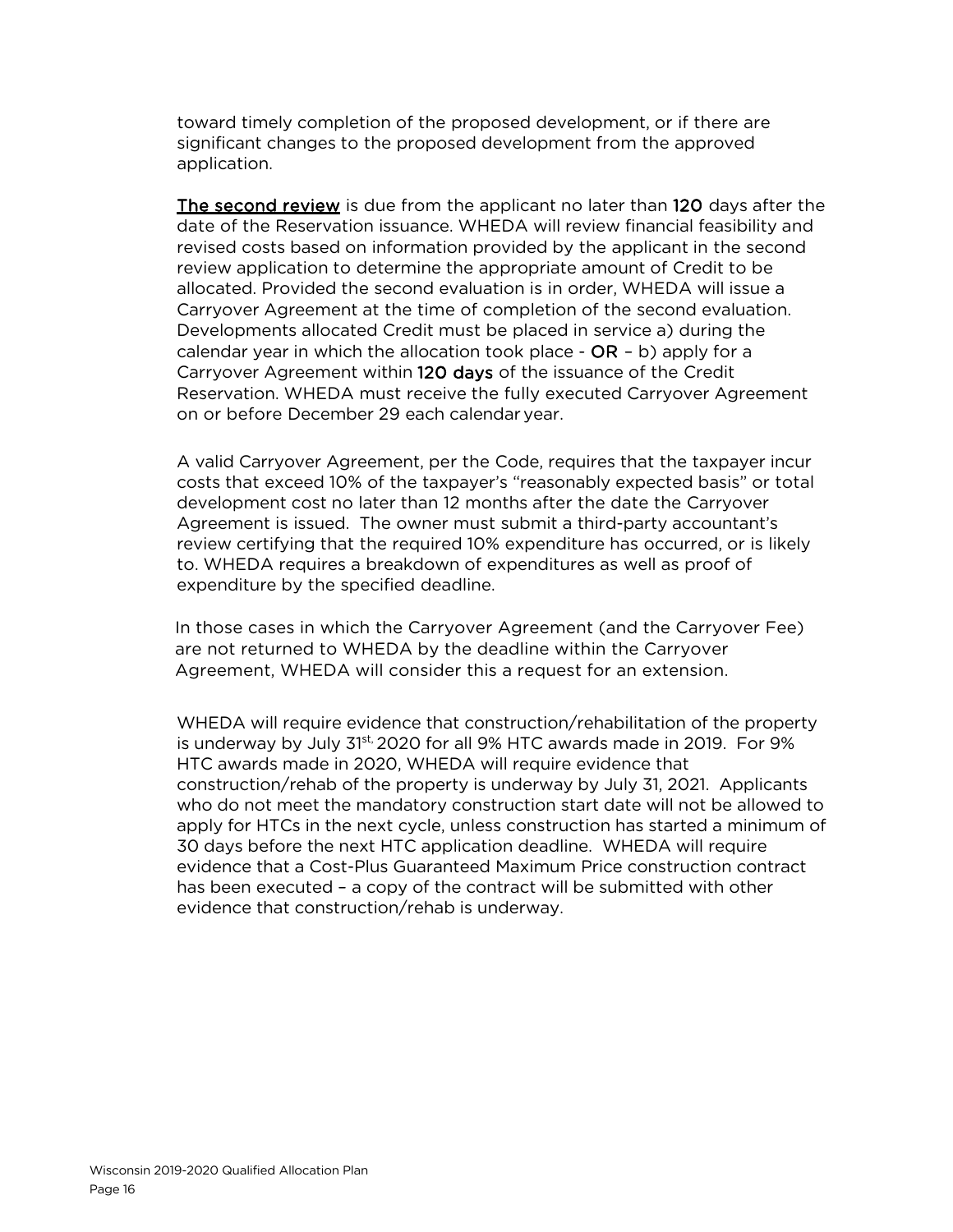The third and final review is conducted after the development has been placed in service. WHEDA will again review financial feasibility, revised costs and the equity requirement based on information provided by the applicant in a third updated application to determine the appropriate amount of Credit to be allocated. Submission of an application for final allocation must be made within 180 days of the project's placed-in-service date or the latest placed-inservice date for projects with two or more Building Identification Numbers. See Section IX Tax Credit Allocation Fees.

A final allocation of Credit cannot be made until 1) the development building(s) has/have been placed in service, and the applicant provides all items on WHEDA's 8609 Submission Checklist. This includes a third-party cost certification to actual development costs or any other documents WHEDA may require to carry out the requirements of the application, the Qualified Allocation Plan for the State of Wisconsin, or IRS regulations.

Please see [www.wheda.com](http://www.wheda.com/) for the Final (8609 Submission) Review Checklist for a complete list of required items to be submitted with the Final Application. WHEDA will require evidence (within the Operating Agreement) that Operating Reserves remain in place for a minimum of 15 years.

WHEDA requires execution of a Land Use Restriction Agreement (LURA) mandated under Section 42 of the Code that commits to extend use for low-income housing for a mandatory 30-year period with no "opt-out" provision for developments funded with 4% or 9% Housing Tax Credits.

Owner/Taxpayer must provide WHEDA with a recorded LURA (or LURAs, if recorded in more than one office) as part of Review 3. In the event Owner/Taxpayer is unable to produce a recorded version of the LURA that meets WHEDA's approval, WHEDA will not issue a Form 8609 to Owner/Taxpayer.

The above requirements must be submitted in an acceptable form to WHEDA. Upon receipt, review and acceptance of all required materials, WHEDA will allocate Credit and send a completed original of IRS Form(s) 8609 to the owner. WHEDA will forward a photocopy of Form(s) 8609 to the IRS. WHEDA will assess fees for the re-issuance of 8609 form(s) at the Owner's request for non-WHEDA errors. This fee must be paid in full prior to WHEDA mailing or faxing the revised/corrected 8609 forms to the Owner.

If WHEDA at any time has reason to believe that the development: 1) will not be placed in service in a timely fashion; 2) fails to comply with the requirements for a Carryover Allocation; 3) is not in compliance with Section 42 of the Code; or 4) that the application contains misrepresentations, WHEDA may revoke the Credit allocation.

In addition, WHEDA reserves the right to deduct up to 15 points within the Project Team scoring category on subsequent HTC applications should it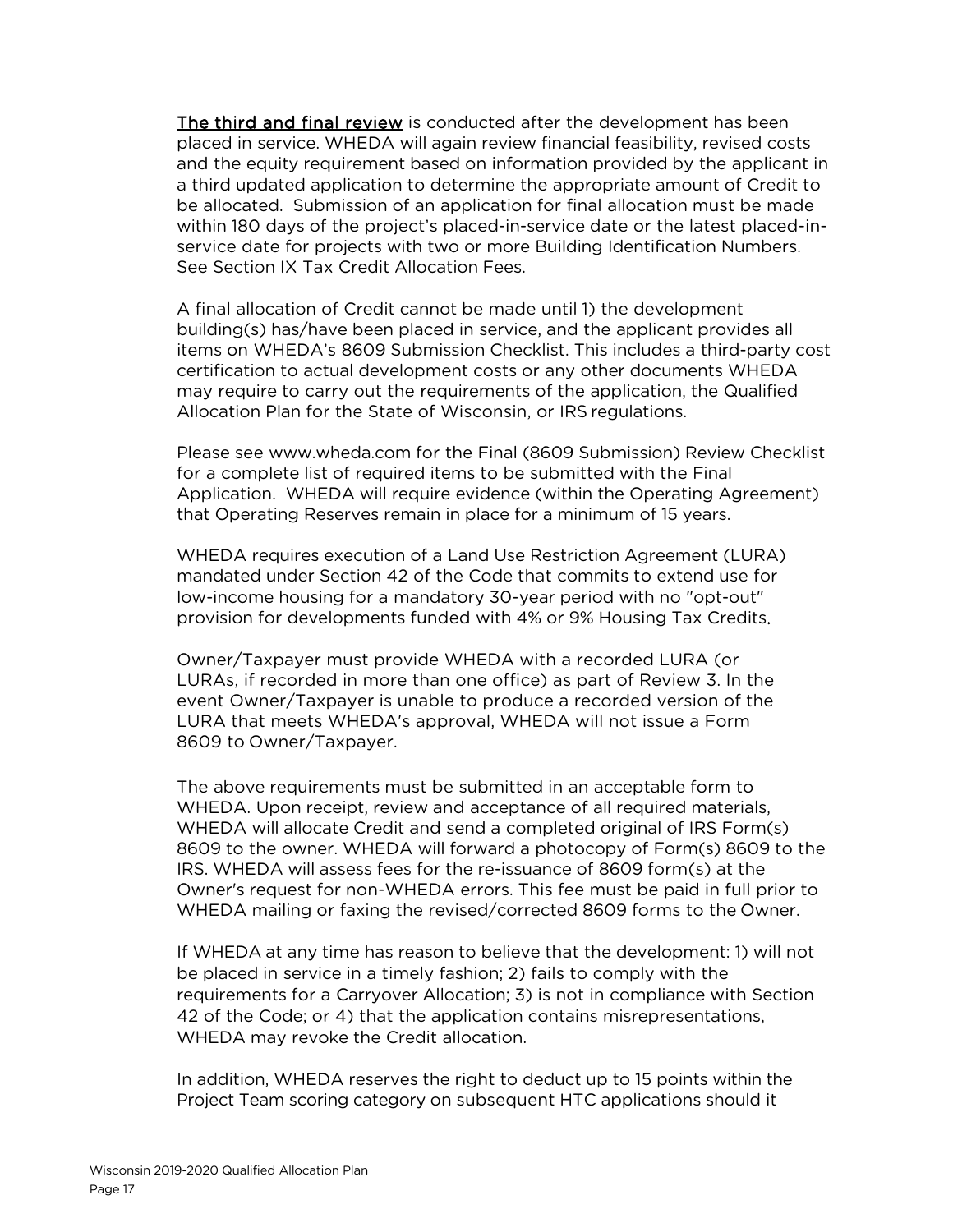discover developer/applicant noncompliance on previous tax credit awards. Deductions shall apply no less than 24 months from the date of discovery. Examples include, but are not limited to: failure to incorporate design/amenity/accessibility/green building elements, failure to include special needs services for which the developer received points or were threshold certification items at initial application, failures which would have reduced the total amount of points scored on the initial application. WHEDA, at its discretion, may choose to bar participation in the HTC programs for those development team members with repeated or excessive noncompliance violations.

## III. RULES FOR DEVELOPMENTS RECEIVING FEDERAL AND STATE 4% HOUSING TAX CREDITS - FINANCED WITH TAX-EXEMPT BONDS

#### a. Introduction

On March 28, 2018, Governor Scott Walker signed Wisconsin 2017 Act 176, which created the Wisconsin Housing Tax Credit program. A copy of Act 176 can be found at [https://docs.legis.wisconsin.gov/2017/related/acts/176.](https://docs.legis.wisconsin.gov/2017/related/acts/176)

The Wisconsin Housing Tax Credit was designed to be complement to the federal 4% Housing Tax Credit (HTC), and follows the vast majority of rules that are currently in place for the federal tax credit program. However, there are some key differences between the state and federal programs:

- The Wisconsin HTC will have a six-year credit period, versus the 10 year federal credit period
- The Wisconsin HTC includes a preference for properties located in a city, town or village with a population of 150,000 or less
- If a development consists of more than one building for the state HTC, the development is placed in service in the taxable year in which the last building of the qualified development is placed in service. For the federal HTC – each building is assigned a specific placed-in-service date.
- The HTC ceiling will be limited to \$7 million per year

WHEDA will allocate the state HTC, and will provide necessary allocation and compliance monitoring information to the Wisconsin Department of Revenue.

#### b. Application Process

Unlike the 9% tax credit program, there will be no credit set-asides within the \$7 million of state HTCs available in 2019 and 2020.

The items described below create a competitive application process for 4% federal and state HTCs. Those applications meeting threshold requirements will then receive an application score. WHEDA will allocate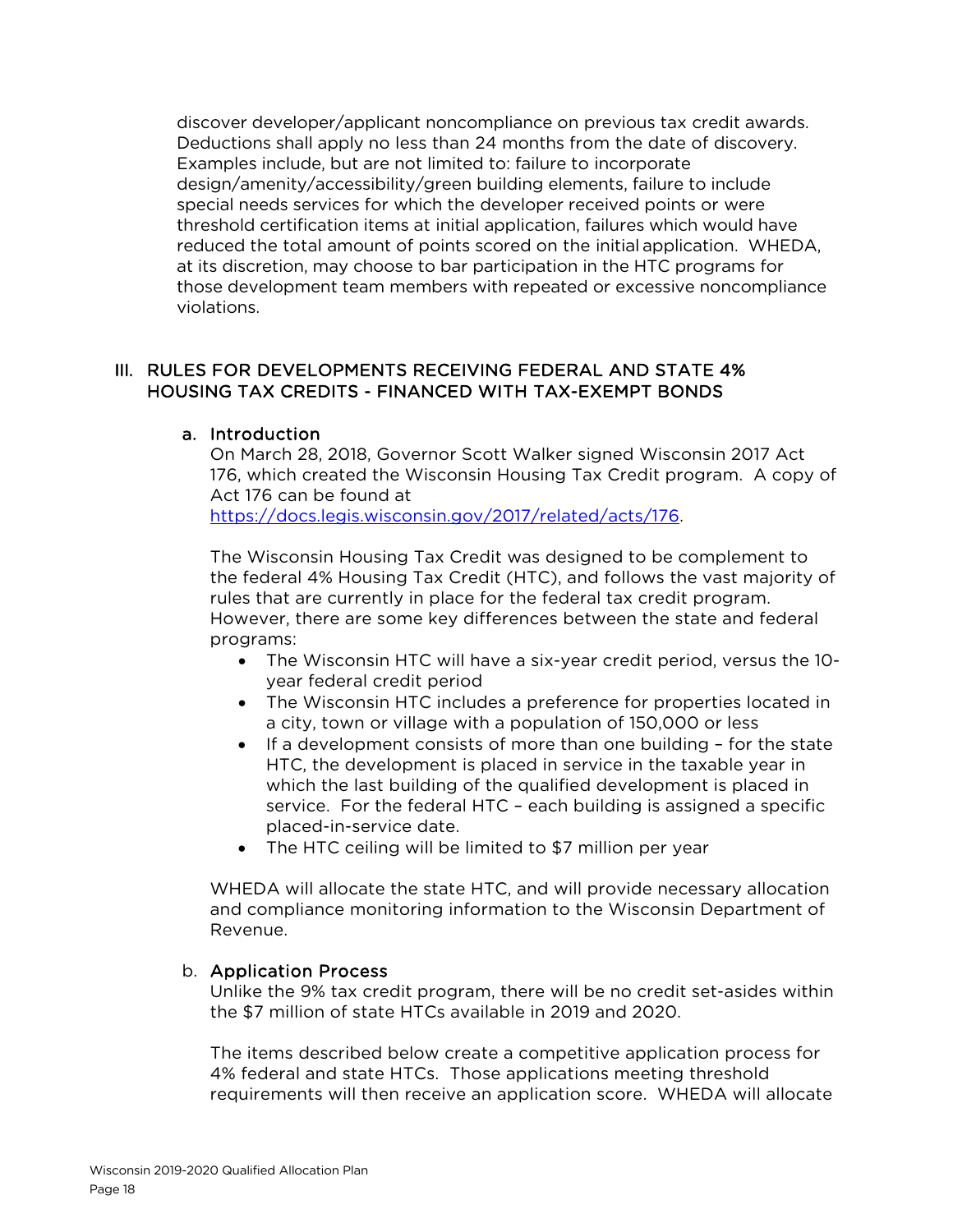state HTCs to the highest-scoring applications until a total of \$7 million of awards have been made. WHEDA does not intend to make partial awards of state HTCs during this application round.

As the process is competitive, WHEDA will be reacting to the proposals received – applicants should not expect to be allowed to submit additional materials after the application deadline. However, WHEDA may contact applicants to provide clarification for applications materials that have been submitted. Incomplete applications will be rejected during WHEDA's threshold review process.

Properties that have an existing Federal 4% HTC award that have begun construction/rehab or have closed with their investor and lender(s) will not be allowed to apply for an additional allocation of Wisconsin Housing Tax Credits.

WHEDA will accept federal and state HTC applications for a two-week period according to the calendar noted within Section II(1) of the QAP. All applications must be submitted via LOLA by 5:00 p.m. CST. The paper copy of the application, nonrefundable fee(s), and required additional documentation will be accepted by mail, postmarked no later than the submittal due date, or hand-delivery, received in WHEDA's Madison office by 5:00 p.m. CST no later than the due date. WHEDA may accept applications after this period should WHEDA determine it has not received an adequate quantity of quality applications.

No application may include a request for more than \$1,400,000 of state HTCs (20% of the \$7 million of state Housing Tax Credits to be allocated annually). Additionally, no member of the development team – applicant and/or co-applicant – may receive more than two awards of state HTCs in any year.

There is no limit on the amount of federal 4% tax credits that may be requested. WHEDA intends to award state HTCs that are less than or equal to the federal HTC amount for each application.

#### c. Threshold Requirements

WHEDA will review the application to confirm that the development meets the requirements of the Plan, including a determination that the application meets the market threshold, financial feasibility threshold, and minimum scoring threshold.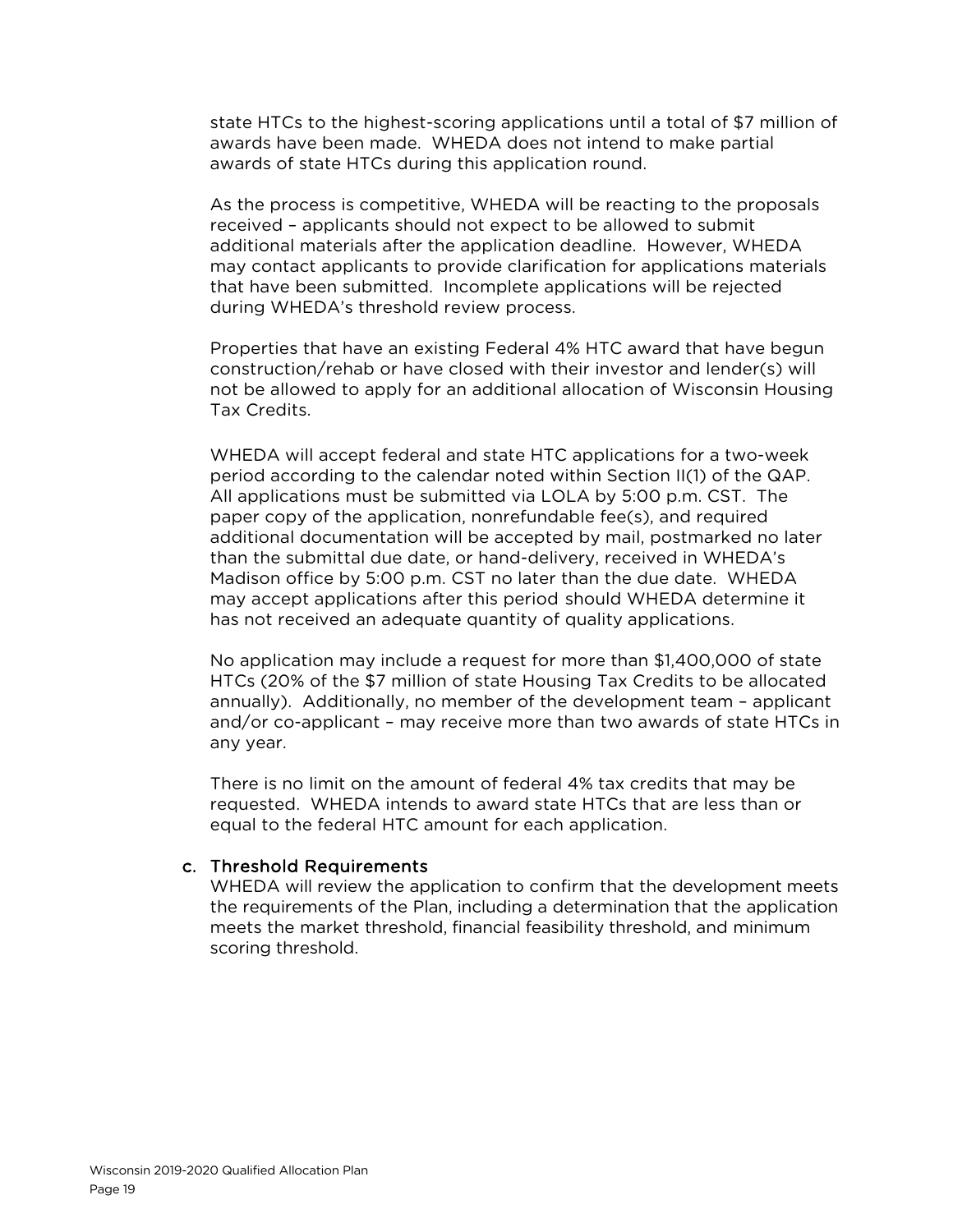Applications for state HTCs must also meet the following application threshold requirements:

- 1. Minimum Score
	- a. Properties located in areas meeting (a) USDA's Rural Development Property Eligibility Criteria, (b) the Census Bureau definition of non-metropolitan counties, and (c) Treasury-designated Opportunity Zones will be required to score a minimum of 110 points to be eligible for 4% federal and state HTCs. USDA Rural Housing Eligibility Criteria can be determined by visiting [https://eligibility.sc.egov.usda.gov/eligibility/welcomeActi](https://eligibility.sc.egov.usda.gov/eligibility/welcomeAction.do?pageAction=mfhc) [on.do?pageAction=mfhc,](https://eligibility.sc.egov.usda.gov/eligibility/welcomeAction.do?pageAction=mfhc) and the Census Bureau metropolitan county definition can be found on [https://www2.census.gov/geo/maps/metroarea/stcbsa\\_p](https://www2.census.gov/geo/maps/metroarea/stcbsa_pg/Feb2013/cbsa2013_WI.pdf) [g/Feb2013/cbsa2013\\_WI.pdf.](https://www2.census.gov/geo/maps/metroarea/stcbsa_pg/Feb2013/cbsa2013_WI.pdf)
	- b. Properties located in areas meeting (a) USDA's Rural Development Property Eligibility Criteria, (b) the Census Bureau definition of non-metropolitan counties will be required to score a minimum of 120 points to be eligible for 4% federal and state HTCs.
	- c. Properties located in areas meeting USDA's Rural Development Property Eligibility Criteria will be required to score a minimum of 130 points to be eligible for 4% federal and state HTCs.
	- d. Properties outside of the cities of Milwaukee and Madison that do not meet any of the criteria in (1-3) above will be required to score a minimum of 140 points to be eligible for 4% federal and state HTCs
	- e. Properties in the cities of Milwaukee and Madison will be required to score a minimum of 155 points to be eligible for 4% federal and state HTCs
- 2. Within Appendix M (WHEDA Design Requirements), the 100% visitable unit requirement will be reduced to 50%. 20% visitability will continue to be required for single-family, duplex and townhome style construction.

Applications meeting the threshold requirements will then be assigned an application score based on the scoring categories in the 2019/2020 QAP, subject to the additional scoring options described below

In the event that WHEDA does not receive more than \$7 million of applications that meet the threshold requirements – all applications meeting threshold requirements, including minimum score, will receive a federal and state HTC award.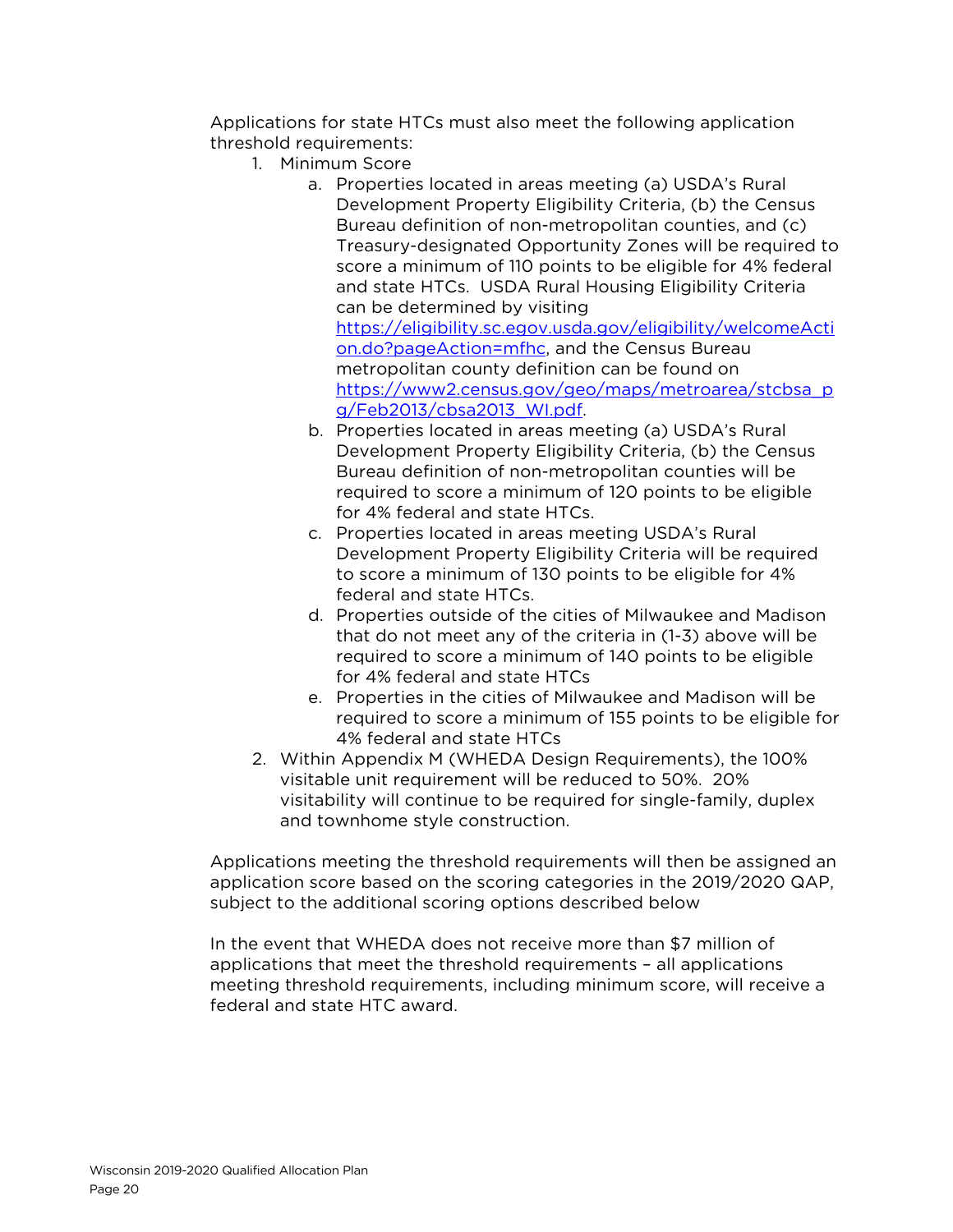## d. Additional 2019/2020 Scoring Options

Applications requesting federal and state 4% tax credits will be subject to the scoring amendments below:

- 1. Readiness to Proceed (category 12)
	- a. Currently, points are awarded in the Readiness to Proceed category for "permissive zoning in place for the type of development proposed". Those points will remain as-is.
	- b. WHEDA will award an additional 20 points for applications that include evidence that all items on the Credit Award Checklist (with the exception of the loans funded with taxexempt bonds) have been completed. A copy of the Credit Award Checklist can be found on [https://www.wheda.com/Forms/HTC/.](https://www.wheda.com/Forms/LIHTC/) Proportional points will not be awarded.
- 2. Location Points
	- a. Properties located in areas meeting (a) USDA's Rural Development Property Eligibility Criteria, (b) the Census Bureau definition of non-metropolitan counties, and (c) Treasury-designated Opportunity Zones will receive 35 points
	- b. Properties located in areas meeting (a) USDA's Rural Development Property Eligibility Criteria, (b) the Census Bureau definition of non-metropolitan counties will receive 25 points
	- c. Properties located in areas meeting USDA's Rural Development Property Eligibility Criteria will receive 15 points
	- d. Properties outside of the cities of Milwaukee and Madison that do not meet any of the criteria in (1-3) above will receive 10 points

## e. Underwriting Criteria

The following criteria will be used to underwrite applications for federal and state 4% tax credits:

1. Income Averaging. The Consolidated Appropriations Act of 2018 created a third minimum set-aside option for tax credit properties. In addition to the existing options to set-aside a minimum of 20% of units for households at or below 50% of County Median Income or a minimum of 40% of units for households at or below 60% of County Median Income, the Internal Revenue Code now allows an option to set-aside a minimum of 40% of units for households with an average income of no more than 60% of CMI. The new provision allows households as high as 80% CMI to qualify as a low-income household. WHEDA will accept 4% HTC applications that include low income units from 20% CMI to 80% CMI, provided that the average does not exceed 60% of CMI.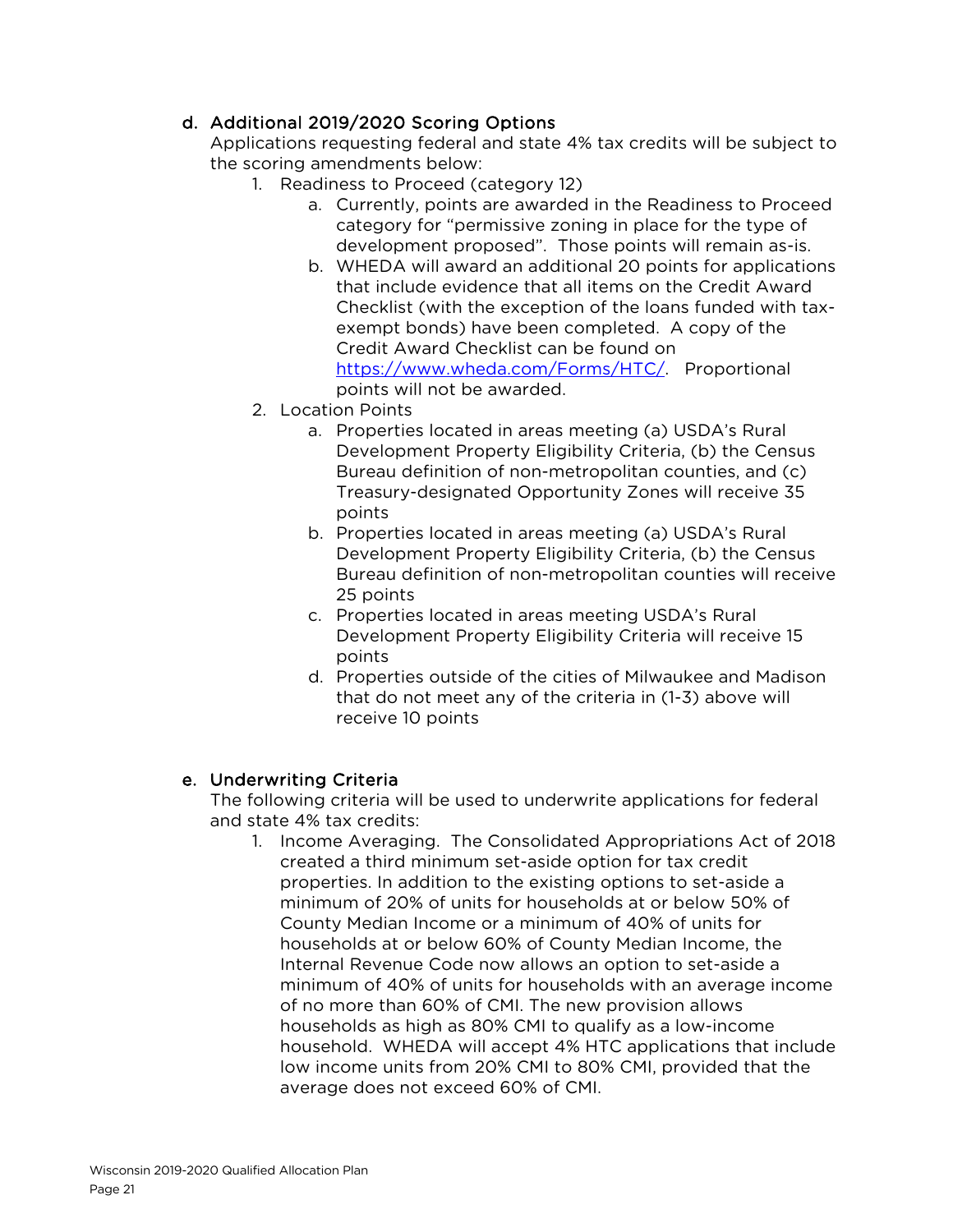- a. Applications electing the Income Averaging option must be 100% low-income. Properties with market rate units will be required to select the 20% @ 50% CMI or 40% at 60% CMI set-aside option.
- b. Low Income units at or above 60% of CMI may not exceed 95% of the HTC gross rent limit, and may not exceed 90% of estimated market rents (as noted in the market study)
- 2. State HTC Pricing. WHEDA will publish periodic guidance prior regarding the expected pricing range for state HTC applications.
- 3. Applicants should use the WHEDA Tax-Exempt Financing Rate on the day that the application is submitted to establish the rate for their permanent debt. Rates can be found on [https://www.wheda.com/Financing/Rates/.](https://www.wheda.com/Financing/Rates/)
- 4. Applications will be required to maintain a Debt Coverage Ratio of 1.20 to 1.40 during the 15 year compliance period.
- 5. Vacancy rate. WHEDA will continue to use a vacancy rate of 7% for new properties. Existing properties with a vacancy rate of 5.0% or less in the three previous years will be allowed to include a vacancy rate of 5% in the application - copies of operating statements for each of the three years noted above must be included with the tax credit application. In the absence of those operating statements, a vacancy rate of 7% will be used by WHEDA.
- 6. Commercial Income will not be considered when determining the Debt Coverage Ratio
- 7. WHEDA will continue to allow a maximum developer fee of no more that 20% for applications utilizing the federal and state 4% HTC. In those cases in which the Developer Fee exceeds the standard WHEDA Developer Fee policy, a minimum of one-half of the developer fee must be deferred.
- 8. Applicants should not include any new WHEDA subordinate within the Proposed Funding Sources for the property unless WHEDA provides guidance for applications in specific locations

#### f. Timeline

Approval of a 4% state and federal HTC application does not constitute a loan approval by WHEDA. Tax-exempt bond loan applications will follow WHEDA's typical loan approval process.

Upon completion of threshold and scoring reviews, WHEDA will announce the federal and state HTC awards and issue Reservation letters for the federal and state tax credits. For those tax credit applications that included a WHEDA loan addendum, WHEDA will begin the loan approval process at that time.

The Reservation letter for all federal and state HTC 4% awards will require that all items necessary to complete the Tier One letter (see the Credit Award Checklist referenced in Section E above) be submitted to WHEDA by a specified date. There will be no extensions and failure to submit the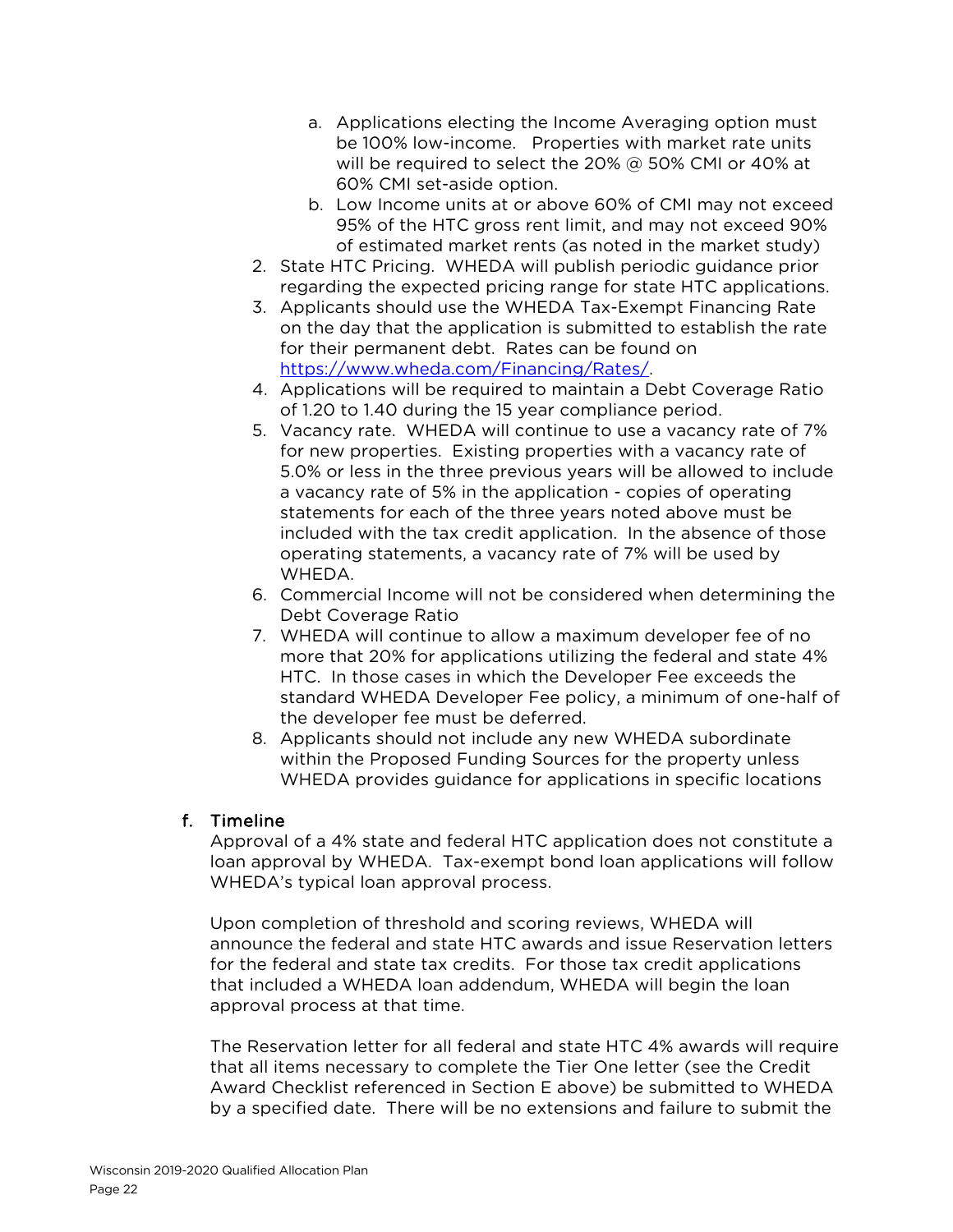required Credit Award Checklist items by the deadlines listed in the Reservation will lead to a revocation of the HTC Reservation.

Developers pursuing other providers for tax-exempt debt will be required to meet the timeline described above.

In the event that WHEDA does not receive a sufficient number of qualifying applications to fully-utilize the annual state HTC ceiling, additional federal and state HTC applications may be accepted later in each year. Later applications would be processed as they are received by WHEDA – those meeting threshold requirements would receive a federal and state HTC award. WHEDA also retains the ability to roll-over unawarded state HTCs to the following year.

#### g. HTC Applications That do not Include a WHEDA Tax-Exempt Bond Loan Request

Non-competitive Federal and Federal and state HTC projects will require the issuance of volume-cap tax-exempt bonds to meet the 50% test for 4% transactions. In those cases in which WHEDA is not providing a credit-enhanced tax-exempt bond-funded loan, the following parameters will apply:

- 1. Local Issuance
	- The Volume Cap allocation will be limited to 60% of the property's expected Aggregate Basis
	- Volume cap amounts may be limited by WHEDA's "Volume Cap Allocation to Local Issuers" policy
- 2. Private Placement with No Credit Enhancement
	- The Volume cap allocation will be limited to 60% of the property's expected Aggregate Basis
	- Fees will be equal to the greater of (a) 1.5% of the loan amount or (b)\$125,000; plus the cost of bond issuance
	- The Bond Commitment Fee shall be due upon acceptance of the Bond Commitment Letter and will be equal to one half of the estimated issuance fees
- 3. Volume cap used for construction loans only
	- WHEDA will not provide credit enhancement for construction-only loans with a non-WHEDA perm debt source

All items above in section (g) are subject to change at WHEDA's discretion. All Projects will be subject to the same timelines as projects requesting a WHEDA Tax-Exempt Bond Loan which will be incorporated into the conduit bond-commitment and or the tier one agreement.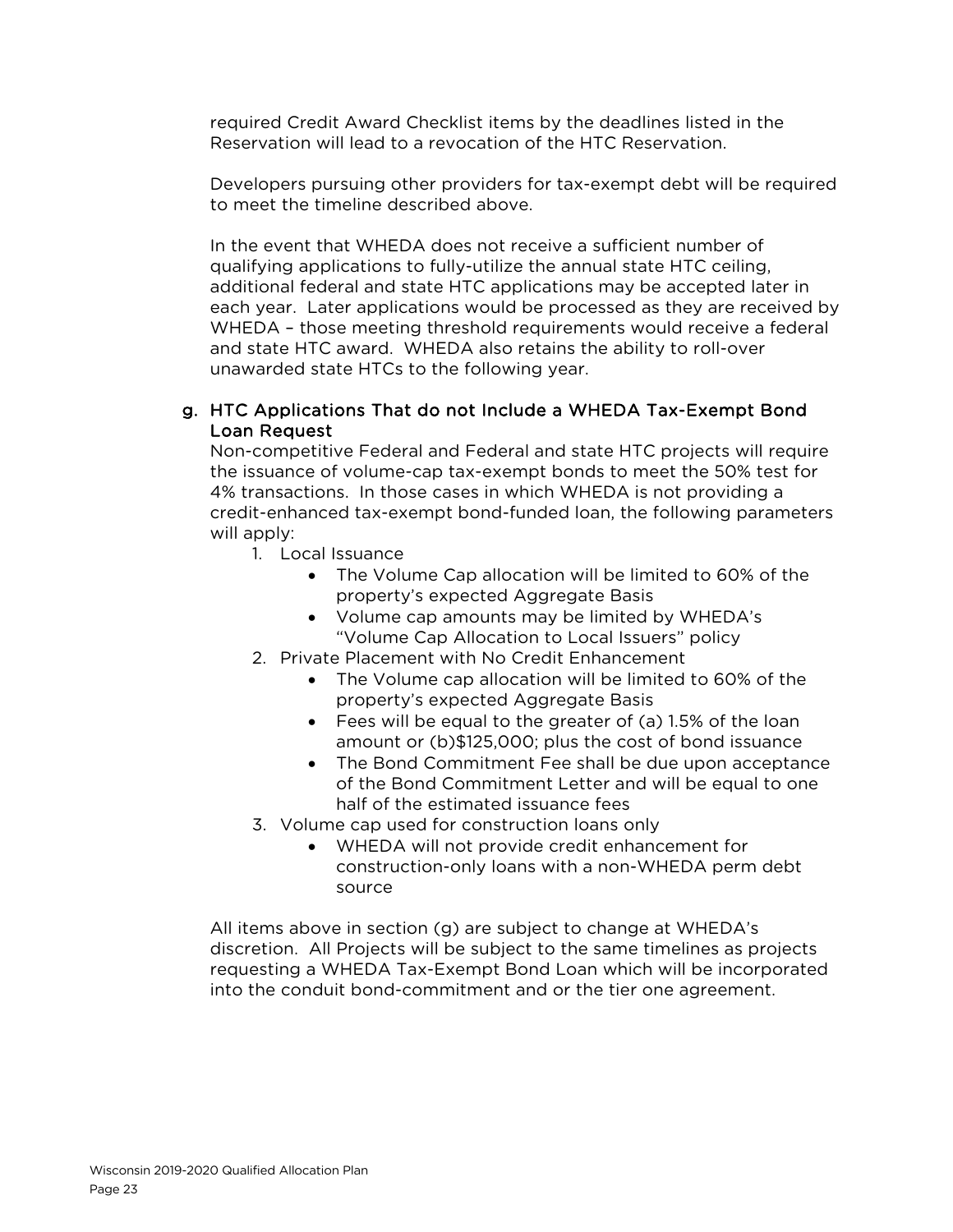#### IV. RULES FOR DEVELOPMENTS RECEIVING ONLY FEDERAL NON COMPETITIVE (4%) CREDIT FINANCED WITH TAX-EXEMPT BONDS

All initial noncompetitive HTC applications must be submitted via LOLA between January 4 in 2019 or January 3 in 2020 and 5:00 p.m. CST on the first Friday of December each calendar year. The paper copy of the application, nonrefundable fee(s) and required additional documentation must be submitted to WHEDA's Madison office between January 4 and the first Friday or December (postmarked) each calendar year (5:00 p.m. CST if hand-delivered).

Applicants applying for Noncompetitive Credit for a development financed by WHEDA or locally issued tax-exempt bonds must follow a two-tier application process.

Applicants are encouraged to submit the first application prior to commencing construction of the development. WHEDA will review the application to confirm that the development meets the requirements of the Plan, including a determination that the application meets the market threshold, financial feasibility threshold, and minimum scoring threshold. Developments may rely on the Plan and form of application in effect for the year in which they make their first application. In its review of the first application, WHEDA also confirms that 50% or more of the aggregate basis of building(s) and land is being financed with tax-exempt bonds. Since all HTC applications must meet the market threshold, financial feasibility threshold, and minimum scoring threshold, developers are encouraged to make the first application for Credit as early in the development process as possible.

Applicants submit the second application at the time of request for Credit allocation (assignment of the building identification numbers [BINs] and Form 8609). In addition to the approval of the first and second Tax Credit applications, Applicants must meet the following requirements to qualify for the final allocation of Credit:

- a. The governmental unit that issues the bonds must make a determination of allowable Credit under rules similar to those required in Section 42(m)(2)(A)&(B), and will be required to provide an affidavit in a form acceptable to WHEDA that it has made this determination
- b. If there has been a change in Owner entity since the "Tier One" letter, include a photocopy of the original signed and dated organizational documents filed with the Wisconsin Department of Financial Institutions, change the Owner information on the application for Credit, and note the correct Federal Identification number on the application for Credit
- c. Applicants must submit evidence of applicable Tax Credit percentage election in accordance with Section 42(b)(2). If no such election is submitted, WHEDA will issue an allocation based on the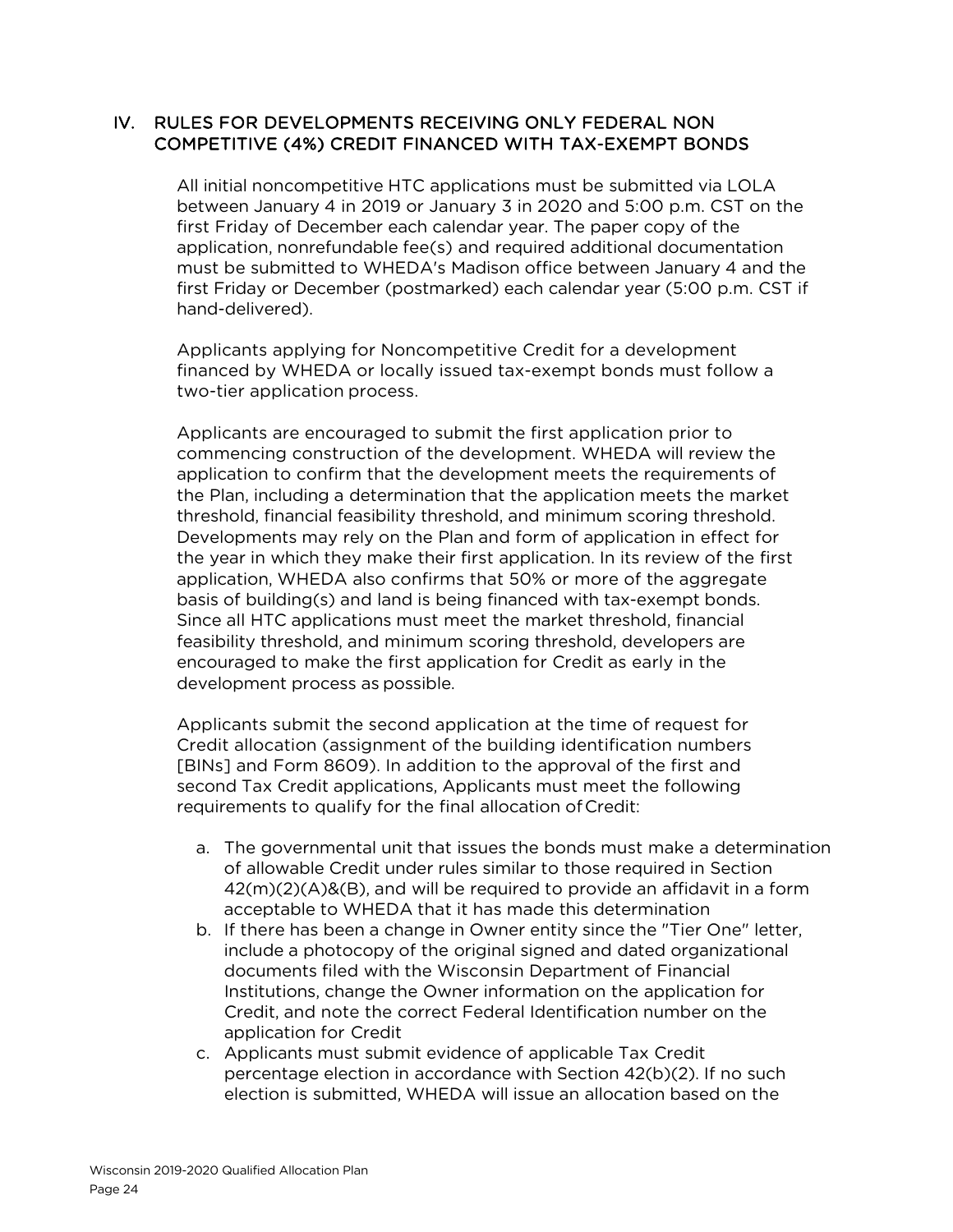appropriate percentage prescribed by the law

- d. Submit all items referenced under "The third and final review" in Section 10 above
- e. Owners of developments funded with Noncompetitive (4%) Credits will be required to enter into a Land Use Restriction Agreement (LURA) with WHEDA for a 30-year period.

The Consolidated Appropriations Act of 2018 created a third minimum setaside option for tax credit properties. In addition to the existing options to set-aside a minimum of 20% of units for households at or below 50% of County Median Income or a minimum of 40% of units for households at or below 60% of County Median Income, the Internal Revenue Code now allows an option to set-aside a minimum of 40% of units for households with an average income of no more than 60% of CMI. The new provision allows households as high as 80% CMI to qualify as a low-income household. WHEDA will accept 4% HTC applications that include low income units from 20% CMI to 80% CMI, provided that the average does not exceed 60% of CMI.

- a. Applications electing the Income Averaging option must be 100% lowincome. Properties with market rate units will be required to select the 20% @ 50% CMI or 40% at 60% CMI set-aside option.
- b. Low Income units at or above 60% of CMI may not exceed 95% of the HTC gross rent limit, and may not exceed 90% of estimated market rents (as noted in the market study)

Within Appendix M (WHEDA Design Requirements), the 100% visitable unit requirement will be reduced to 50%. 20% visitability will continue to be required for single-family, duplex and townhome style construction.

WHEDA will charge an application fee and additional review fees for all tax-exempt bond financed developments. See Section IX, Tax Credit Allocation Fees.

#### V. COMPLIANCE MONITORING PROCEDURES

The Code requires housing Credit agencies to monitor all Credit developments to determine whether they are complying with the requirements of the Credit program. The monitoring requirement applies to all buildings placed in service for which the Credit is, or has been, allowable at any time. WHEDA's internal monitoring process is outlined in the HTC Compliance Manual and the Compliance Policy for Extended Use Period, which are provided on the Internet at [www.wheda.com.](http://www.wheda.com/)

Once the Form(s) 8609 is (are) issued, WHEDA will only allow changes to the development affecting the selection criteria on which the allocation of Credit was awarded upon satisfactory evidence that the change is necessary for the ongoing financial viability of the development.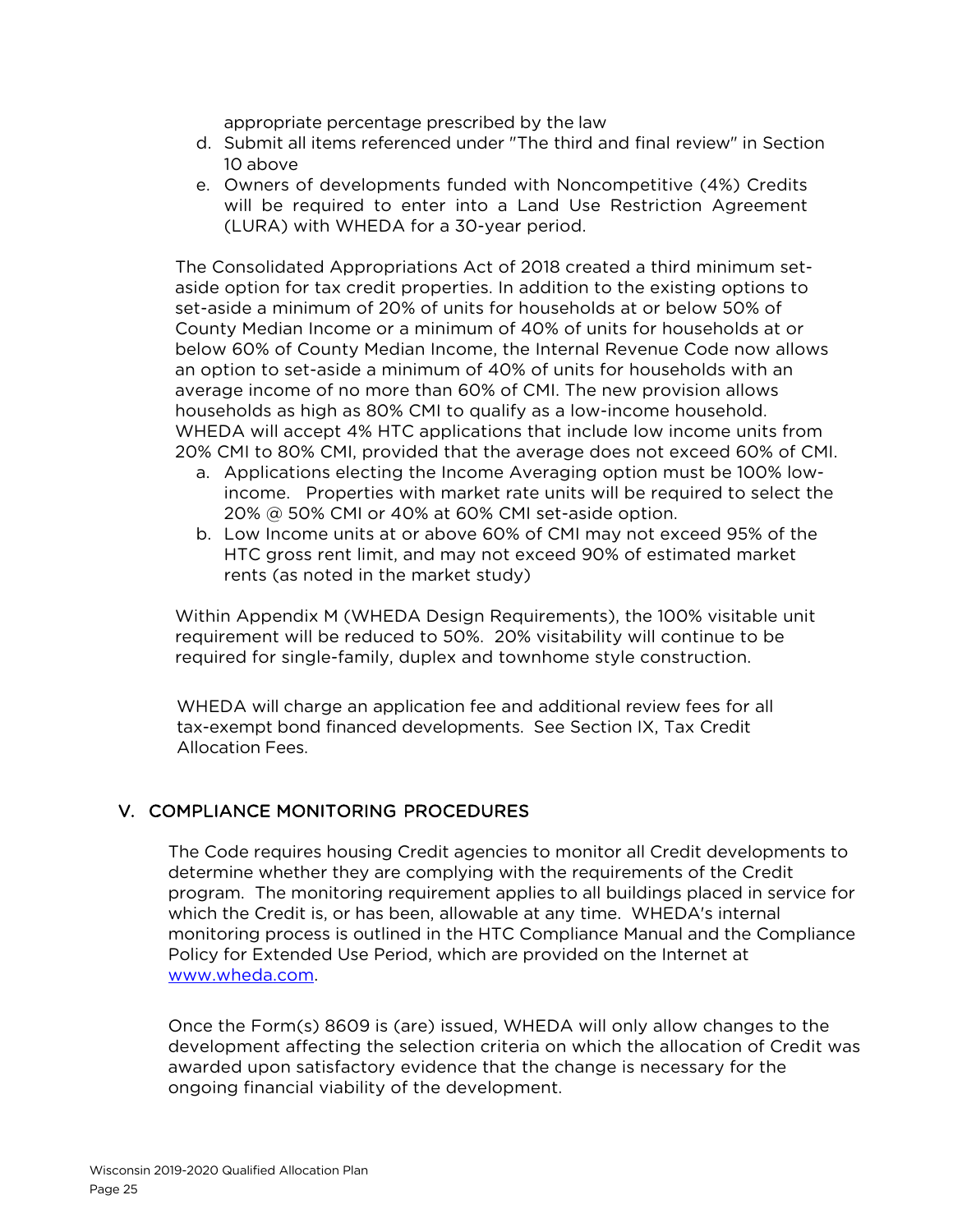All Credit developments are required to comply with the following regulations: The owner of a Credit development must keep records for each qualified building for *each year* in the compliance period. These records must include:

- a. The owner of a Credit development must certify annually to WHEDA under penalty of perjury, on forms and in a manner prescribed by WHEDA, that:
- The development meets the minimum set-aside test applicable to the development
- The owner has received an annual Resident Income Certification from each qualifying resident and documentation to support that certification
- Each qualifying unit in the development is rent restricted under Section 42(g)(2) of the Code
- All units in the development are for use by the general public (as defined in §1.42-9), including the requirement that no finding of discrimination under the Fair Housing Act, 42 U.S.C. 3601-3619, occurred for the development. A finding of discrimination includes an adverse final decision by the Secretary of the Department of Housing and Urban Development (HUD), 24 CFR 180.680, an adverse final decision by a substantially equivalent State or local fair housing agency, 42 U.S.C. 3616a(a)(1), or an adverse judgment from a Federal court
- The buildings and each residential unit in the development are suitable for occupancy (taking into account applicable health, safety, accessibility, building codes and regulations or other habitability standards), and the government unit responsible for making health, safety, or building code inspections did not issue a violation report for any building or residential unit in the development
- Either there has been no change in the eligible basis as defined in Section 42(d) of any building, or there has been a change, and the nature of the change, including any new Federal funds received
- All resident facilities included in the eligible basis under Section 42(d) of the Code of any building in the development, such as swimming pools, other recreational facilities, parking areas, washer/dryer hookups, and appliances, are provided on a comparable basis without a separate fee to all residents in the buildings
- If a qualifying unit in the development becomes vacant during the year, reasonable attempts are made to rent that unit to residents having a qualifying income and while the unit is vacant, no units of comparable or smaller size are rented to residents not having a qualifying income
- If the income of residents of qualifying units increases above the limit allowed in Section 42(g)(2)(D)(ii), the next available unit of comparable or smaller size in the building will be rented to residents having a qualifying income
- Either there has been no change in the applicable fraction as defined in Section 42 (c)(1)(B), or there has been a change, and the nature of the change
- The development complies with the requirements or special provisions on which the allocation was based as outlined in the allocation documents,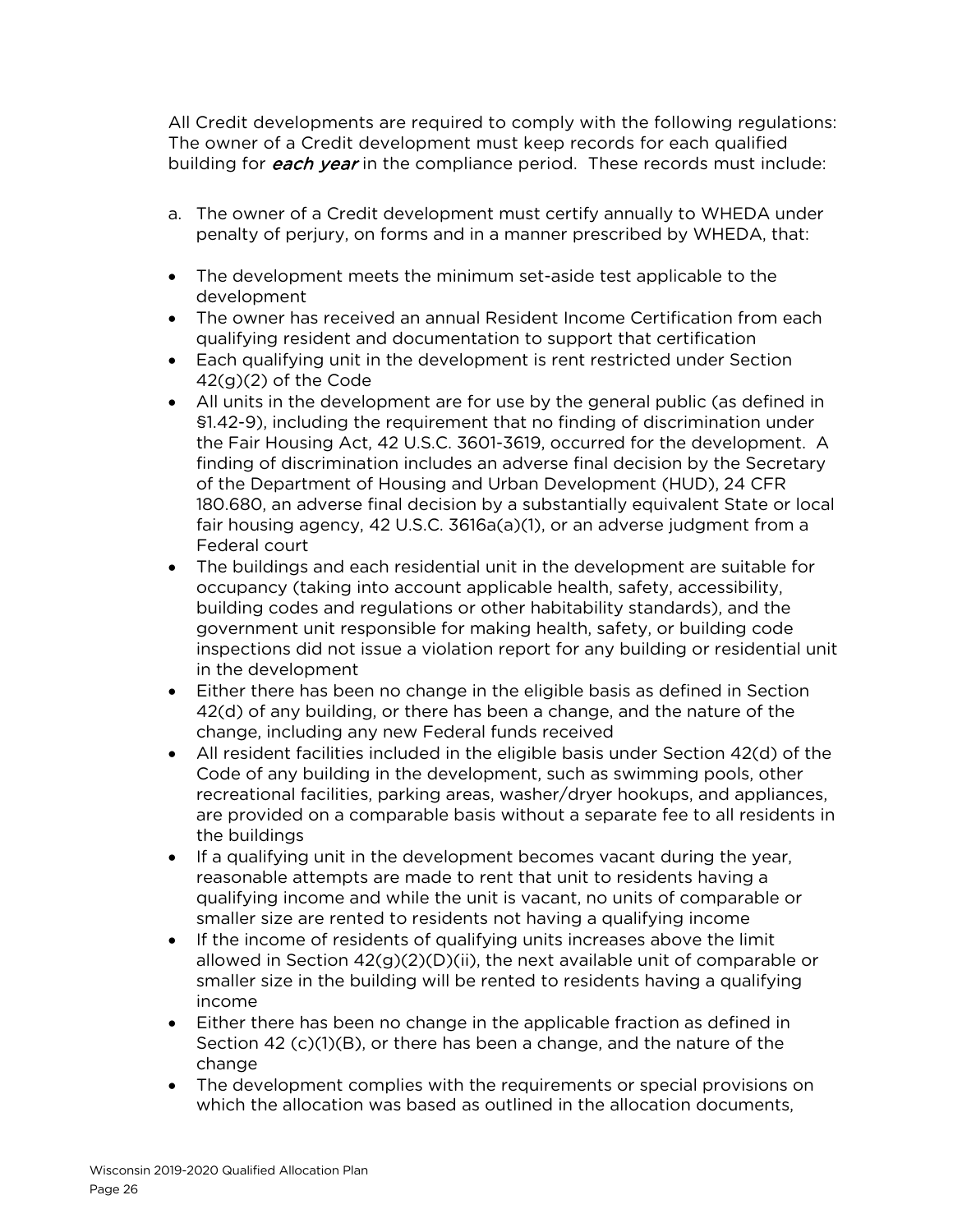including, but not limited to, special set-asides and the requirement under Section 42(h)(6)(B)(iv) that an owner cannot refuse to lease a unit in the development to an applicant because the applicant holds a voucher or certificate of eligibility under Section 8 of the United States Housing Act of 1927, 42 U.S.C. 1437s (for buildings subject to Section 13142(b)(4) of the Omnibus budget Reconciliation Act of 1993, 107 Stat. 312, 438-439)

- All qualifying units in the development are used on a non-transient basis (except for transitional housing for the homeless provided under Section 42 (i)(3)(B)(iii) or single-room-occupancy units rented on a month-by-month basis under Section 42(i)(3)(B)(iv) of the Code)
- The development complies with the requirements for all Federal or state housing programs (e.g.) RHS assistance, HOME assistance, Section 8, FHA, tax-exempt financing or other programs), as applicable
- If the owner received its Credit allocation from the portion of the State ceiling set-aside for a development involving "qualified non-profit organizations" under Section 42(h)(5) of the Code, the nonprofit entity materially participates in the operation of the development within the meaning of Section 469(h) of the Code, as applicable
- The development is otherwise in compliance with the Code, including any Treasury Regulations, the applicable State Allocation Plan, and all other applicable laws, rules and regulations
- There has been no change in the ownership or management of the development or any such changes have been reported to the State Monitoring Agency
- The applicable fraction as reported to the IRS for each building in the development at the close of the most recent tax year
- b. WHEDA requires that an owner of a Credit development submit to WHEDA during the compliance period, at times and in a manner prescribed by WHEDA, which may include transmission via e-mail or through a website, the following information:
- The Form 100 owner's certification as described in Section (a) above
- Unit event information including data as described in Section (a) above
- Utility documentation as required by the Code of Federal Regulations (26 CFR §1.42-10) and described in WHEDA's Tax Credit Program Compliance Monitoring Manual
- Copy of signed 8609s the owner submits in the first year Credit is claimed
- Other documentation as required
- c. WHEDA has the right to perform inspections of any Credit development through the end of the compliance period, including any extended use period. IRS regulations mandate that at least once every three (3) years WHEDA must conduct on-site inspections of all buildings in the development and review at least 20 percent (20%) of the development's low-income units. An inspection includes a physical inspection of any building and units in the development, as well as a review of the records described in Section (a) above.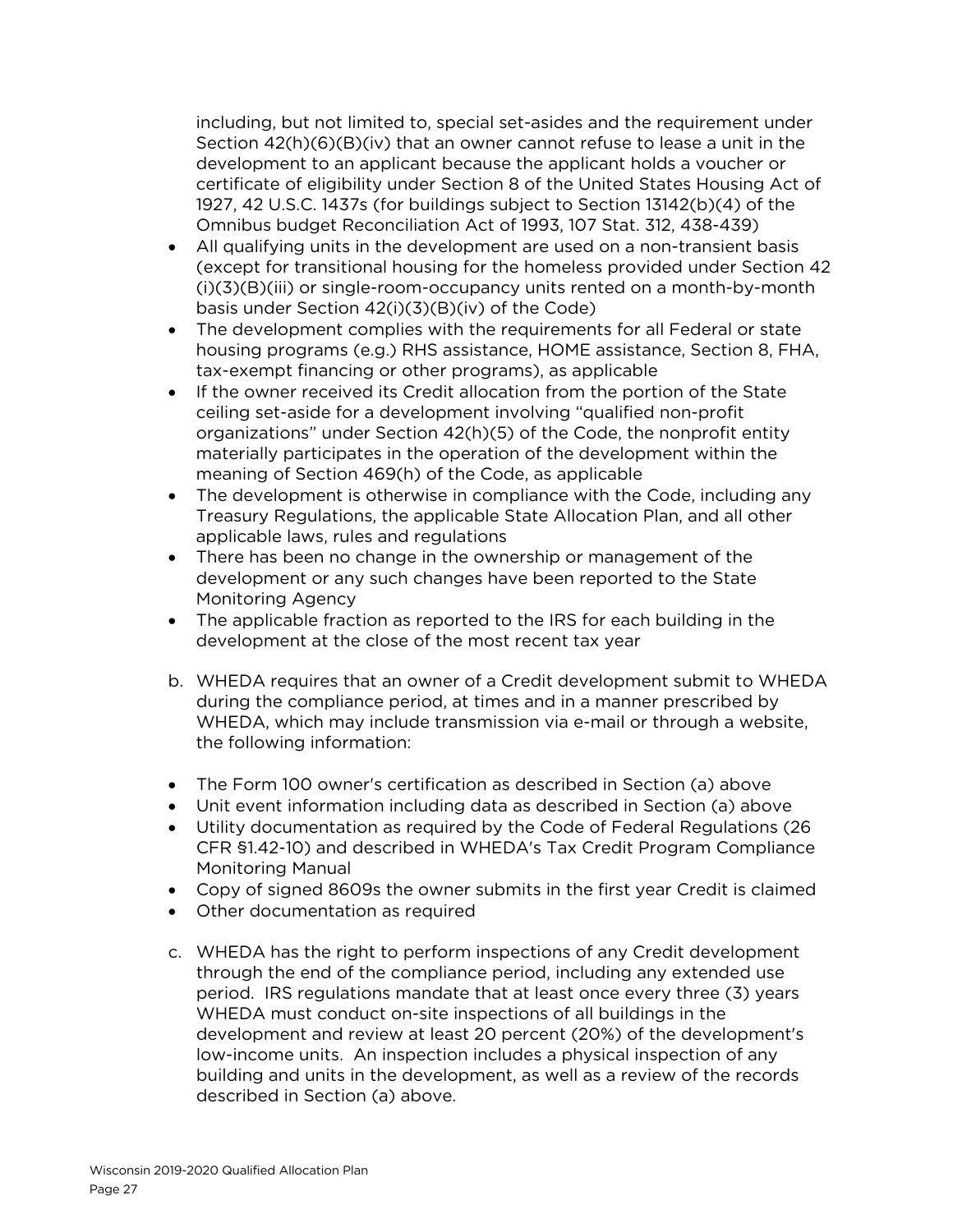As provided in the Code, WHEDA and USDA Rural Development have entered into a Memorandum of Understanding ("MOU") whereby developments financed by Rural Development will be inspected by Rural Development. Rural Development will provide the result of such reviews to WHEDA.

- d. WHEDA will provide prompt written notice to the owner of a Credit development if WHEDA does not receive the required certifications or discovers through inspection, review or any other manner, that the development is not in compliance with the provisions of Section 42. In general, the owner will have an opportunity to correct noncompliance within 90 days from the date of notification to the owner. However, in the case of non-submission of reports or fees, the owner will have 30 days from the date of written notification in which to submit any missing report(s), information, or documentation. This includes, but is not limited to: Unit Status Report, annual Owner's Certificate of Continuing Compliance, utility allowance documentation, initial information, and fees. During the correction period, an owner must supply any missing certifications and bring the development into compliance with the provisions of Section 42. WHEDA may extend the correction period for up to six (6) months if it determines there is good cause for granting an extension.
- e. WHEDA is required to file Form 8823, Low-Income Housing Credit Agencies Report of Noncompliance, with the Internal Revenue Service no later than 45 days after the end of the correction period described above, including any extension, whether or not the noncompliance or failure to certify is corrected.
- f. Compliance with the requirements of Section 42 is the responsibility of the owner of the development for which the Credit is awarded. WHEDA is relying solely on the quality and accuracy of the information presented by the owner's agent. This does not prohibit the IRS or WHEDA from detecting future violations. The IRS has issued no guidance on what constitutes a cure, therefore the IRS may overturn any cure deemed reasonable by WHEDA. WHEDA's obligation to monitor for compliance does not make WHEDA liable for an owner's noncompliance.
- g. WHEDA will charge an annual fee to the development for conducting compliance monitoring. The annual fee is due March 15 of each year during the compliance period. WHEDA will also charge an initial compliance monitoring fee payable after the Form 8609 is issued. A late charge will be assessed for documentation or fees that are not received by the due date. WHEDA's Compliance Monitoring Fee Schedule and Compliance Monitoring Fee Policy is included in WHEDA's HTC Compliance Manual and the Qualified Allocation Plan. Fees will be charged on all units within each development and drawn via Automated Clearing House (ACH) agreement. WHEDA will only accept payment via ACH agreement. Monitoring fees are as follows: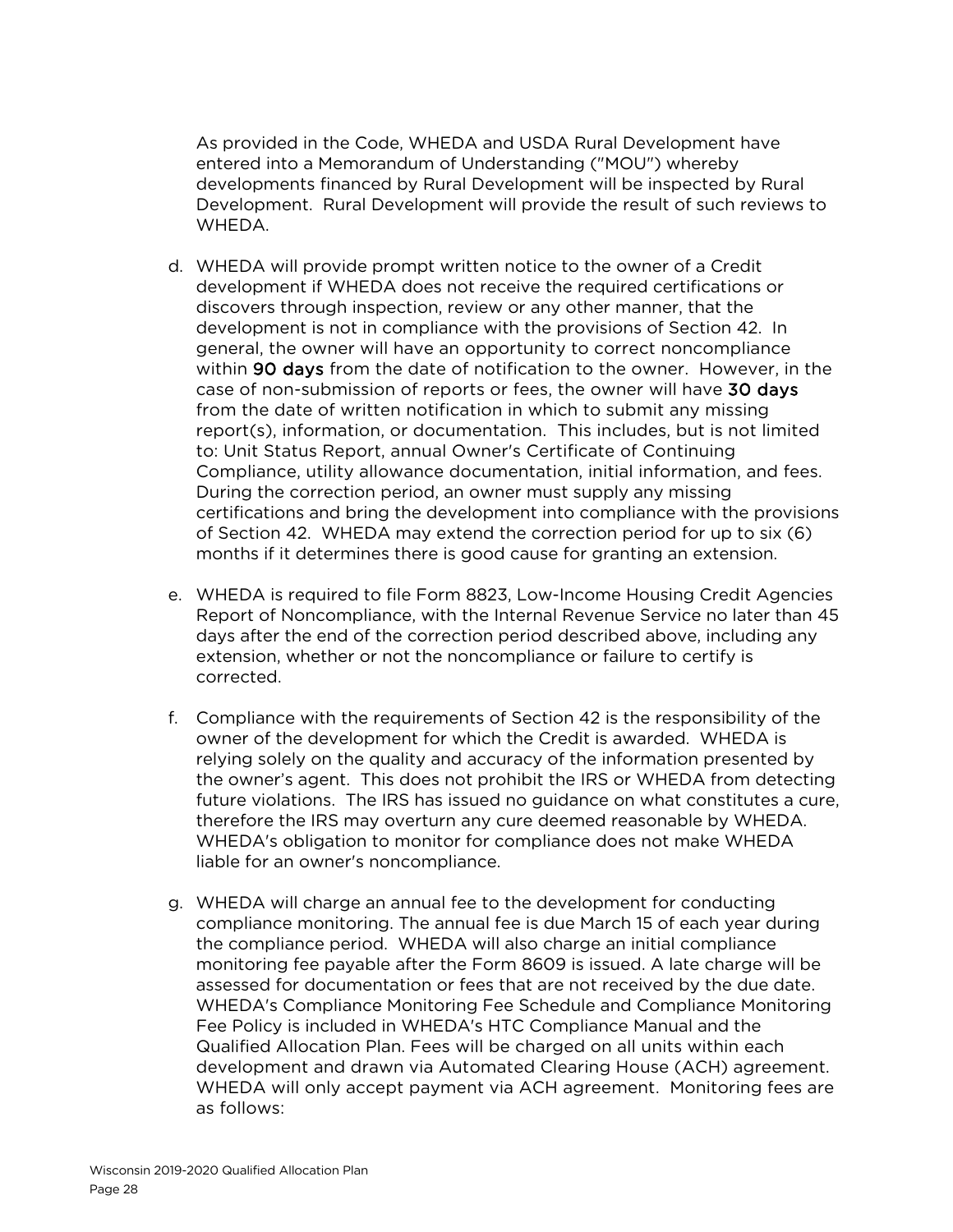Initial Compliance Fee (Payable after 8609 issuance) The Initial Compliance Fee is a one-time fee payable after 8609 issuance. For developments of 15 or fewer units the fee is \$800.00. For developments of 16 or more units, the fee is \$55.00 per unit with a maximum of \$5,000.00.

Initial 15 Year Compliance Period (Electronic Unit Status Report

| Submission)           |                           |
|-----------------------|---------------------------|
| <b>WHEDA Financed</b> | \$30.00 per unit annually |
| Rural Development     | \$30.00 per unit annually |
| All Other             | \$45.00 per unit annually |

| <b>Extended Use Period (Electronic Unit Status Report Submission)</b> |                           |  |
|-----------------------------------------------------------------------|---------------------------|--|
| <b>WHEDA Financed</b>                                                 | \$25.00 per unit annually |  |
| <b>Rural Development</b>                                              | \$25.00 per unit annually |  |
| All Other                                                             | \$40.00 per unit annually |  |

Unit Status Reports received in paper form: an additional \$30.00 per unit will be assessed.

## VI. PUBLIC REVIEW PROCESS FOR THE QUALIFIED ALLOCATION PLAN

WHEDA will convene public hearings to receive oral and/or written comments regarding this Plan. After the hearings, the Plan will be presented to the WHEDA Board Members or their Assignees and the Governor of the State of Wisconsin for approval.

#### VII. ADMINISTRATION OF, AND MODIFICATIONS TO, THE PLAN

WHEDA's Director of Commercial Lending shall oversee the implementation, administration and interpretation of this Plan by WHEDA staff, including: the preparation of forms of all applications, certifications, scoring sheets and other documents; and the implementation of fair and reasonable processes for consideration of objections that may be raised by Credit applicants to decisions made by staff who administer the Credit program.

WHEDA's Members Loan Committee may amend this Plan from time to time to implement policy or program changes that the Committee deems to be in the best interests of the citizens of the state of Wisconsin.

The Director of Commercial Lending may amend this Plan to implement administrative changes, make clarifications and technical corrections, and conform the Plan to the requirements of the Code.

WHEDA Staff shall distribute a copy of each change made to this Plan to the WHEDA Board of Members promptly after the change takes effect.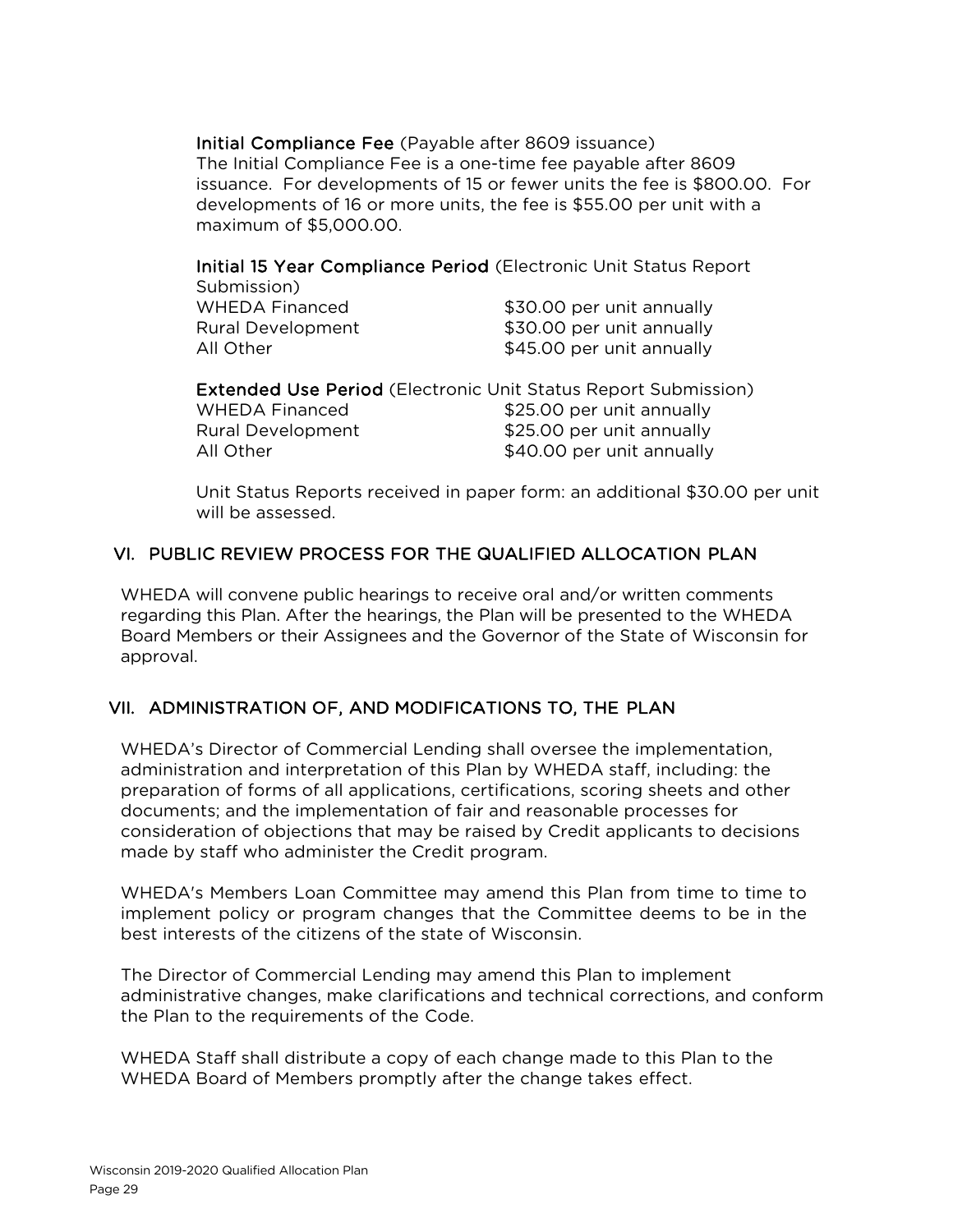WHEDA's Board of Members may, notwithstanding anything in this Plan to the contrary, allocate Credit to developments irrespective of points scored, if the allocations are: in compliance with the requirements of the Code; in furtherance of the housing priorities stated herein; and determined by the Board to be in the best interests of the citizens of the state of Wisconsin.

## VIII. STATEMENT OF POLICY

The Code requires that the Plan provide selection criteria that include: (i) development location, (ii) housing needs characteristics, (iii) development characteristics, including whether the development includes the use of existing housing as part of a community revitalization plan, (iv) sponsor characteristics, (v) tenant populations with special housing needs, (vi) public housing waiting lists, (vii) tenant populations of individuals with children, (viii) developments intended for eventual tenant ownership, (ix) the energy efficiency of the project, and (x) the historic nature of the project.

The Plan must: (i) set criteria used to determine housing priorities which are appropriate to local conditions, (ii) give preference to: (I) developments serving the lowest-income tenants, (II) developments obligated to serve qualified residents for the longest period, and (III) developments located in qualified census tracts which contributes to a concerted community revitalization plan. The Agency must provide a procedure to monitor for noncompliance, notify the IRS of noncompliance and monitor for noncompliance with habitability standards through regular site visits.

The Plan may also include other criteria WHEDA deems appropriate and, except for the inclusion of the specified preference items, WHEDA has discretion with regard to the relative weight of these criteria.

WHEDA is also given the discretion to determine the appropriate amount of Credit allocated to developments selected under the plan. In developing this Plan, WHEDA considered the Wisconsin Consolidated Plan as well as its experience in creating affordable housing throughout Wisconsin.

WHEDA is responsible for allocating only the amount of Credit to a given development required to make that development economically feasible. This decision shall be made solely at the discretion of WHEDA, but in no way represents or warrants to any person that the development is, in fact, feasible or viable.

WHEDA's review of documents submitted in connection with this allocation is for its own purposes. By allocating the Credit, WHEDA makes no representations to the applicant, owner, or any otherentity regarding adherence to the Code, Treasury regulations, or any other laws or regulations governing the Housing Tax Credit.

No member, officer, agent, or employee of WHEDA shall be personally liable concerning any matters arising out of, or in relation to, the allocation of the Credit. WHEDA reserves the right to revoke Credit in the case of misrepresentations made to WHEDA by any member of the development team.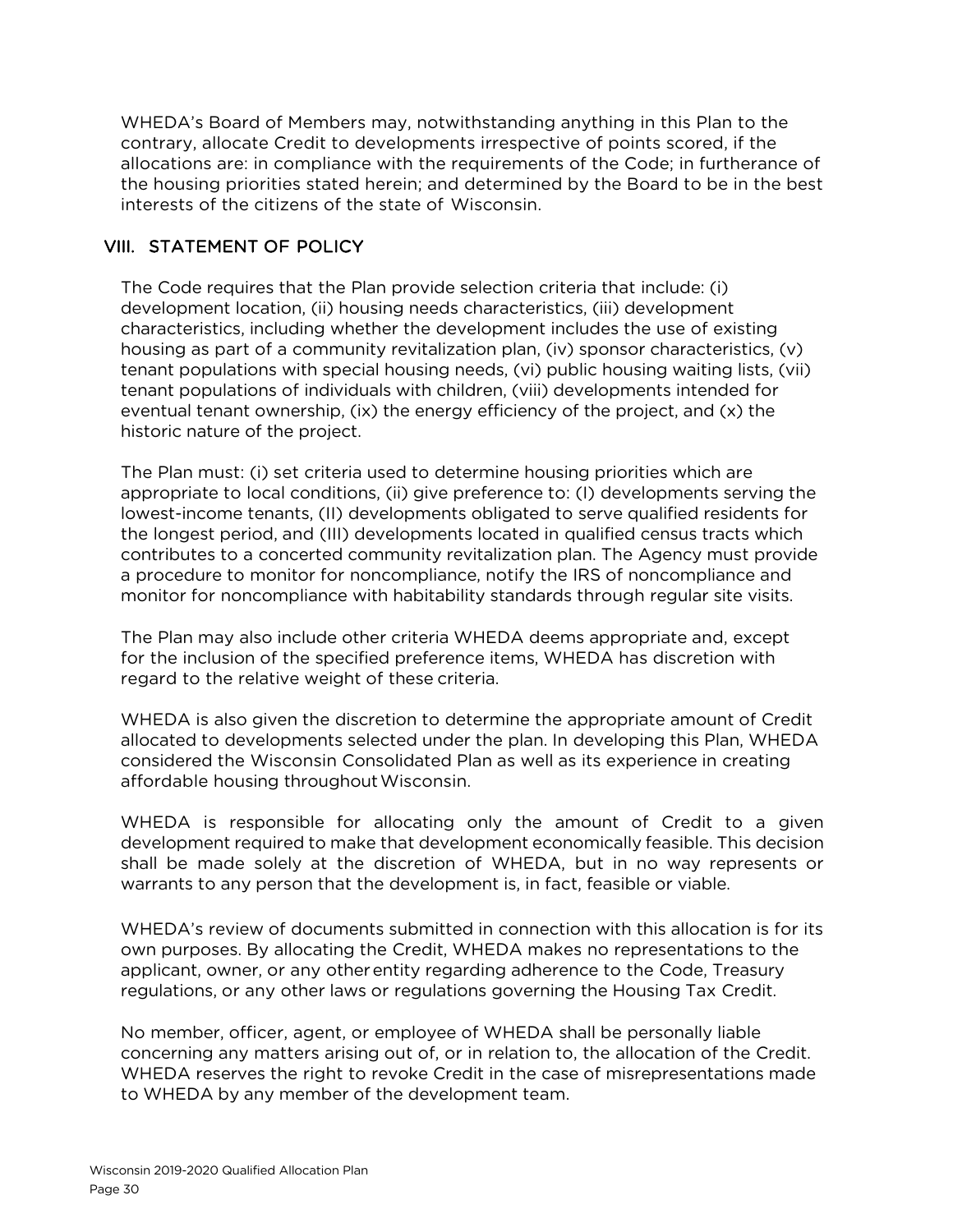## IX. NONCOMPLIANCE & PREVIOUS PERFORMANCE

WHEDA will review the compliance history and overall performance of members of the development team. The development team is defined as the developer, applicant, owner, management agent, contractor, general partner or managing member of the ownership entity, or any related entity which controls, is controlled by, or under common control with any of the foregoing. Noncompliance or unsatisfactory performance may result in any member of the development team being denied participation in the Credit Program. All compliance fees owed by any member of the development team must be paid in full and compliance reports must be current before WHEDA will process an application. WHEDA will reject applications and bar the development team from program participation for a period of up to three years if the development team has submitted information to WHEDA that, when verified by WHEDA or other third-party review, is found to materially affect the qualified basis of the building, or have: 1) failed to make the required 10% expenditure for two or more allocations in the five calendar years preceding the application; 2) returned Credit for two or more allocations in the previous five calendar year period(s); 3) not made satisfactory progress on existing allocations; 4) been issued an IRS form 8823 with line 10(j) marked as "out of compliance." Line 10(j) states: "Project is no longer in compliance nor participating in the low- income housing tax Credit program (attach explanation)".

WHEDA will complete a series of background check on any individual with ownership of 20% or more within the managing member/general partner. Individuals with active files on the Wisconsin Department of Revenue's List of Delinquent Taxpayers, or unexpired liens on the Wisconsin Child Support Lien Docket will not be eligible for an HTC award.

## X. WHEDA EMERGING BUSINESS PROGRAM

The WHEDA Emerging Business Program was created to encourage the involvement of small businesses owned, operated, and controlled by persons who are at an economic disadvantage. Participation is required with an award of Low Income Housing Tax Credits (HTC) within the State of Wisconsin. The participation goals are located in the Emerging Business Program Manual and can be found on WHEDA's website <https://www.wheda.com/Emerging-Business-Program/>

This Emerging Businesses dollar goals (established by county) are based on percentages of allowable construction cost to include (Not an all-inclusive list): general contracting, grading, excavation, concrete, paving, framing, electrical, carpentry, roofing, masonry, plumbing, painting, asbestos removal, trucking, and landscaping **and** the following soft costs: planning, architectural and engineering fees.

Developers of Tax Credit developments in these counties must use their best efforts to meet the Emerging Business participation goal and report to WHEDA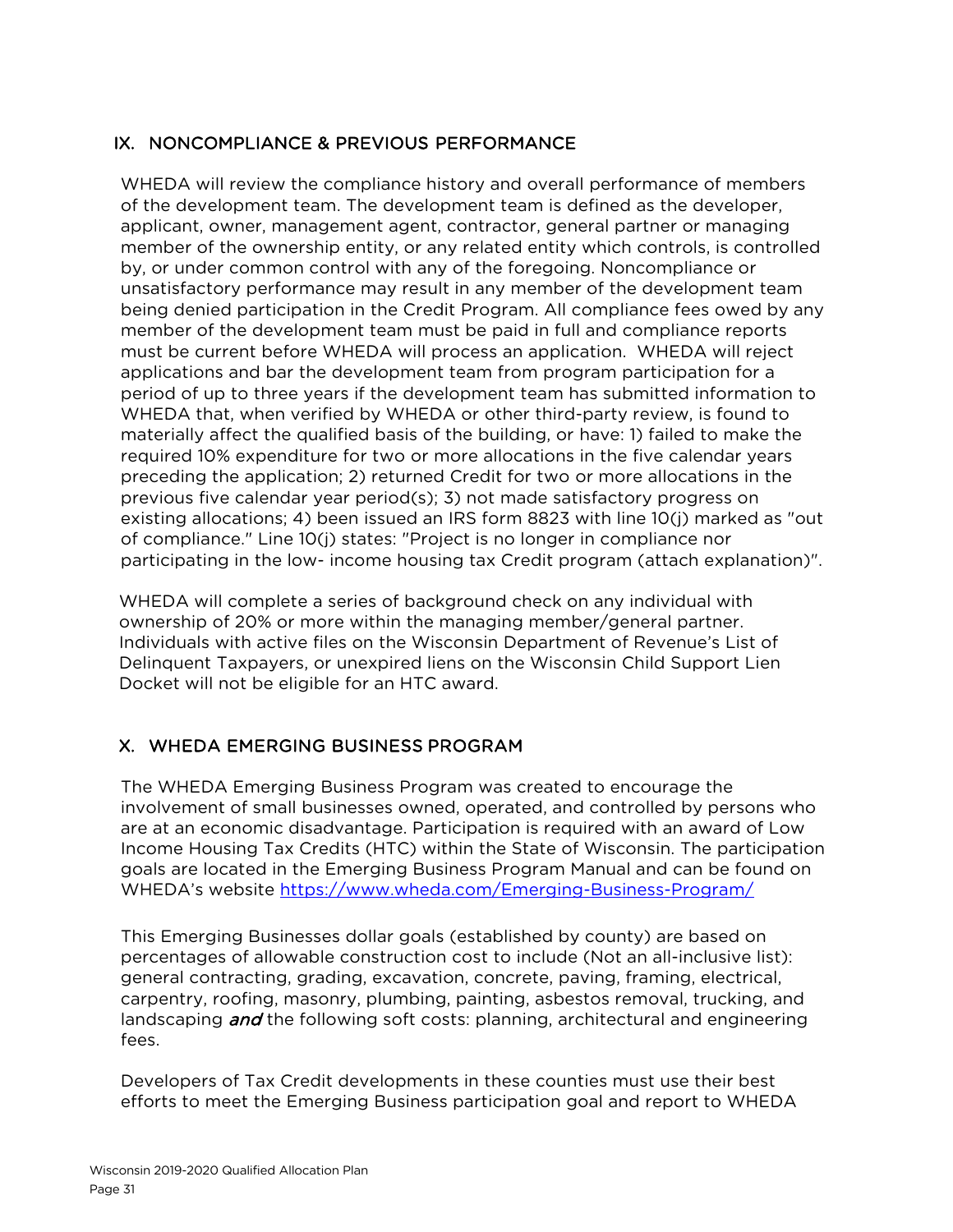their results. A business qualifies for participation if it is certified as: 1) a Disadvantaged Business Enterprise; 2) an Emerging Business Enterprise; 3) a Minority Business Enterprise; 4) an 8a; 5) a Small Business Enterprise; or 6) a Women Business Enterprise.

The Workforce Development Program is a companion program to the Emerging Business Program. This program was created to help both unemployed and underemployed individuals obtain living wage jobs in areas and counties surrounding the HTC developments. The goal is to hire 12 area residents from 12 of the 16 Divisions of Labor. The hires can be obtained from the following divisions: 01 General Requirements; 02 Site Construction; 03 Concrete; 04 Masonry; 05 Metals; 06 Wood and Plastics; 07 Thermal Moisture Protection; 09 Finishes; 11 Equipment; 14 Conveying Systems; 15 Mechanical; and 16 Electrical.

Please refer to the Emerging Business Program Manual for a complete overview of the Emerging Business and Workforce Development Program.

## XI. WHEDA INTERNET SITE

The following materials will be made available on WHEDA's Internet site at [www.wheda.como](http://www.wheda.com/)r within WHEDA's HTC On-line Application system (LOLA). A Delegated Administrator Agreement must be submitted to and processed by WHEDA to obtain access to LOLA.

- Qualified Allocation Plan
- Housing Tax Credit Application, Scoring Exhibit and Appendices
- Management Agent Certification Worksheet
- Market Study Guidelines
- Approved List of Market Study Providers
- Capital Needs Assessment Guidelines
- Approved List of Capital Needs Assessment Providers
- Periodic Updates on Wisconsin's Tax Credit Program
- List of Applicants for the Current Year
- List of Awarded Projects for the Current Year
- Income and Rent Limits
- Archived Documents from Previous Tax Credit Cycles

## XII. TAX CREDIT ALLOCATION FEES

WHEDA will charge fees for filing, reviews, extensions, and document revisions as follows. These fees must be paid in full before further processing of the Application. These fees apply to activities in the calendar years for this QAP and will be applied regardless if the Initial Application was submitted previously.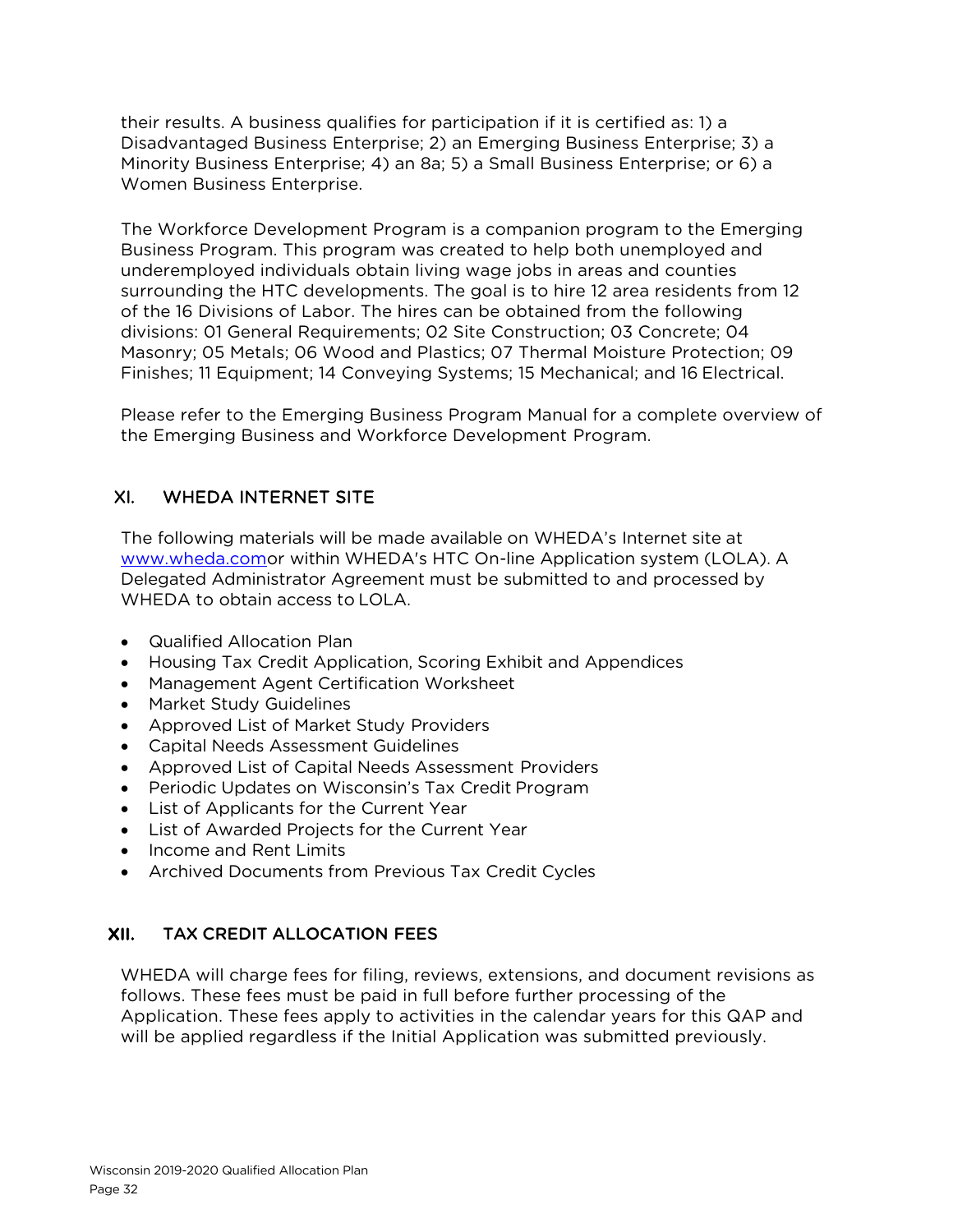## HTC Application Fees

| 24 units or fewer: 1 \$1,000 |         |
|------------------------------|---------|
| l Over 24 units:             | \$2,000 |

## WHEDA Multifamily Loan Application Addendum\*\*

24 units or fewer:  $\vert$  \$250

Over 24 units:  $\|$  \$500

\*\*9% Applications: Do not submit the Loan Application fee until award is made.

4% HTC Applications: Submit loan fee with Loan Addendum if applying for WHEDA Bond financing.

#### Reservation Agreements, Carryover Agreements, Tax-Exempt Tier One or Tier Two Agreements, and 8609s

| <b>Reservation Agreement</b> | 5.0% of the annual Credit<br>amount per Agreement for<br>properties with 9% HTCs. 5.0%<br>of the annual federal Credit<br>amount and 2.5% of the annual state<br>credit amount for properties with<br>4% federal and state HTCs   |
|------------------------------|-----------------------------------------------------------------------------------------------------------------------------------------------------------------------------------------------------------------------------------|
| Carryover Agreement          | 5.0% of the annual Credit<br>amount per Agreement for<br>properties with 9% HTCs                                                                                                                                                  |
| Tier One Agreement           | 5.0% of the annual federal Credit<br>amount and 2.5% of the annual state<br>credit amount for properties with<br>4% federal and state HTCs. 5.0%<br>of the annual federal Credit<br>amount for properties with<br>federal 4% HTCs |
| Tier Two Agreement           | 25.0% of the annual federal<br>Credit amount. No fee will be<br>assessed for properties with<br>federal and state 4% HTCs                                                                                                         |
| 8609s                        | \$500 plus \$100 per 8609 issued<br>(limited to a maximum of<br>\$2500)                                                                                                                                                           |